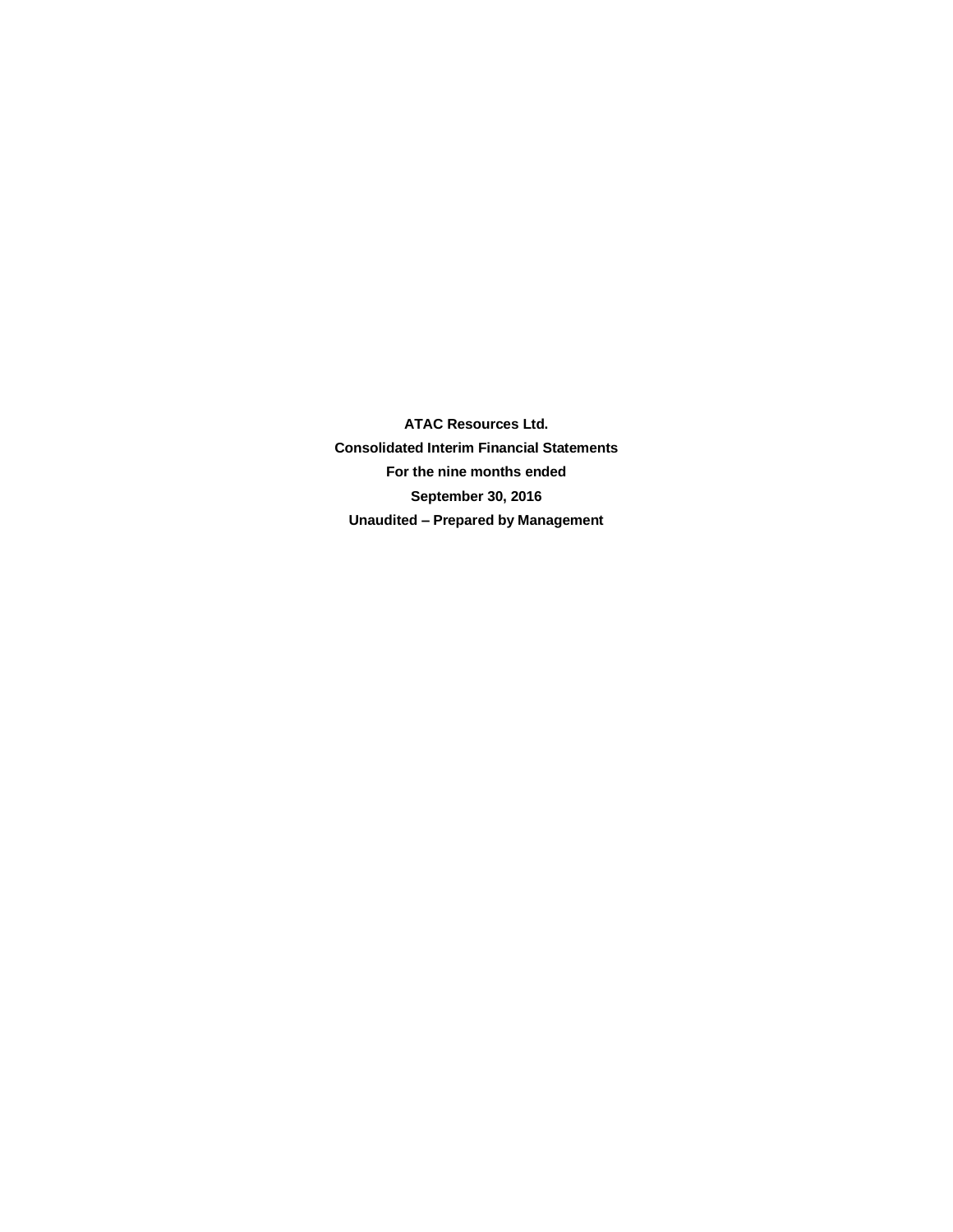ATAC Resources Ltd. #1016 – 510 West Hastings Street Vancouver, British Columbia V6B 1L8

November 22, 2016

To the Shareholders of ATAC Resources Ltd.

The attached consolidated interim financial statements have been prepared by the management of ATAC Resources Ltd. and have not been reviewed by the auditor of the Company.

Yours truly,

Graham Downs Chief Executive Officer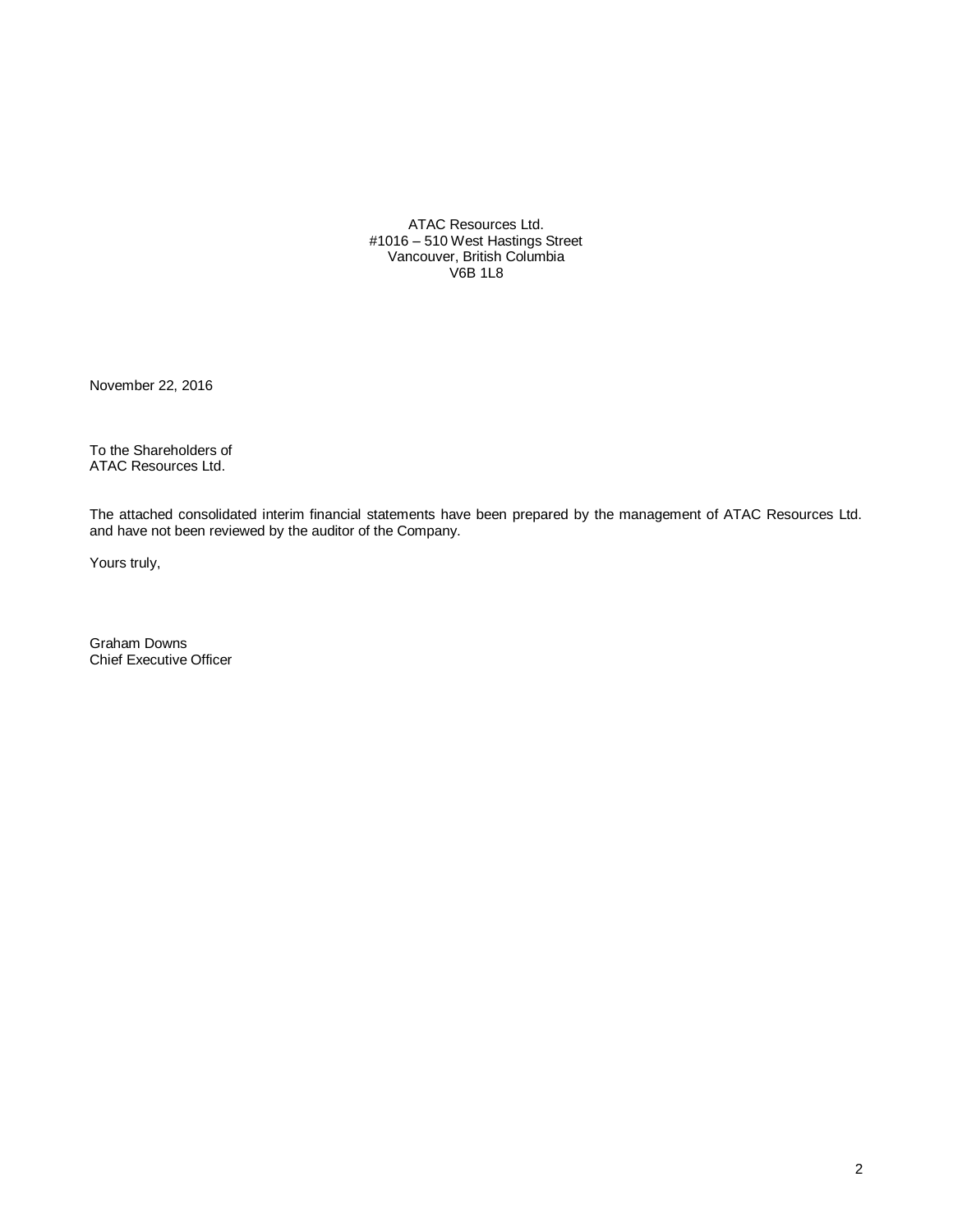# **Consolidated Interim Statements of Financial Position**

**Unaudited – Prepared by Management**

|                                                                    |                   | September 30,<br>2016 | December 31,<br>2015 |
|--------------------------------------------------------------------|-------------------|-----------------------|----------------------|
|                                                                    | Note              | \$                    | \$                   |
|                                                                    |                   |                       |                      |
| Assets                                                             |                   |                       |                      |
| <b>Current assets</b>                                              |                   |                       |                      |
| Cash and cash equivalents                                          | 3                 | 15,410,660            | 15,938,120           |
| Receivables and prepayments                                        | 4                 | 149,016               | 106,380              |
| Marketable securities                                              | 5                 | 1,169,804             | 59,302               |
|                                                                    |                   | 16,729,480            | 16,103,802           |
| <b>Non-current assets</b>                                          |                   |                       |                      |
| Marketable securities                                              | 5                 | 1                     | 1                    |
| Prepaid exploration expenditures                                   |                   | 16,642                | 6,416                |
| Mineral property interests                                         | 7                 | 96,591,180            | 93,280,105           |
|                                                                    |                   | 96,607,823            | 93,286,522           |
| <b>Total assets</b>                                                |                   | 113,337,303           | 109,390,324          |
|                                                                    |                   |                       |                      |
| Liabilities and shareholders' equity                               |                   |                       |                      |
| <b>Current liabilities</b>                                         |                   |                       |                      |
| Accounts payable and accrued liabilities                           |                   | 155,665               | 98,468               |
| Accounts payable to related parties                                | 10                | 349,483               | 52,545               |
| Flow-through share premium liability                               | 14                | 41,953                |                      |
|                                                                    |                   | 547,101               | 151,013              |
| <b>Non-current liabilities</b>                                     |                   |                       |                      |
| Deferred income tax liability                                      | 11                | 12,670,548            | 11,901,575           |
| <b>Total liabilities</b>                                           |                   | 13,217,649            | 12,052,588           |
| Shareholders' equity                                               |                   |                       |                      |
| Share capital                                                      | 8                 | 116,011,508           | 113,055,372          |
| Contributed surplus                                                | 8                 | 4,755,023             | 15,609,330           |
| Deficit                                                            |                   | (20, 646, 877)        | (31, 326, 966)       |
| <b>Total shareholders' equity</b>                                  |                   | 100,119,654           | 97,337,736           |
| Total liabilities and shareholders' equity                         |                   | 113,337,303           | 109,390,324          |
|                                                                    |                   |                       |                      |
| <b>Nature of Operations and Going Concern</b>                      | 1                 |                       |                      |
| <b>Commitment</b>                                                  | 14                |                       |                      |
| Approved on behalf of the Board of Directors on November 22, 2016: |                   |                       |                      |
| "Bruce J. Kenway"<br><b>Director</b>                               | "Glenn R. Yeadon" | <b>Director</b>       |                      |
|                                                                    |                   |                       |                      |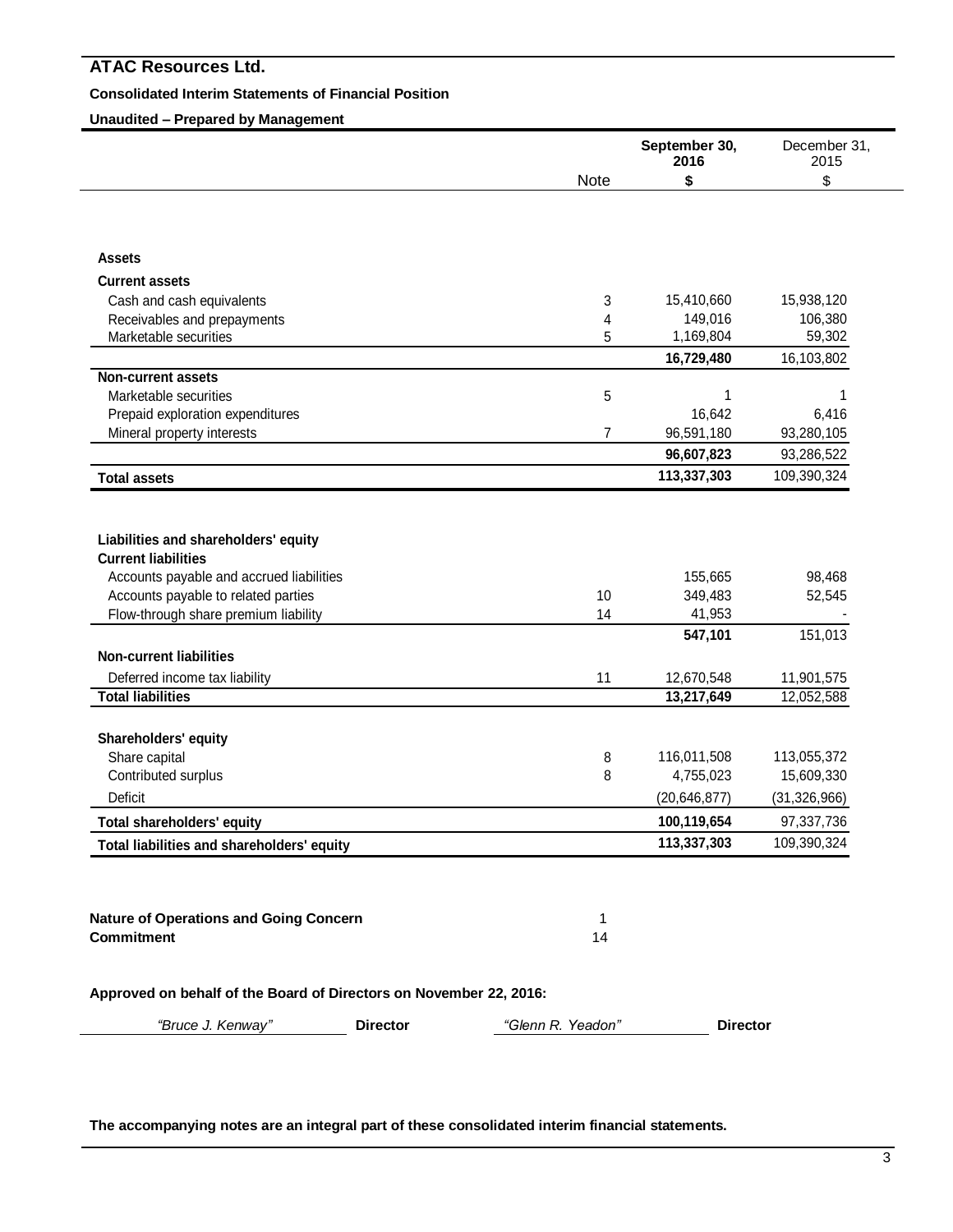# **Consolidated Interim Statements of Changes in Shareholders' Equity**

# **Unaudited – Prepared by Management**

**For the nine months ended September 30, 2016 and September 30, 2015**

|                                         | <b>Number</b> | <b>Share</b> | <b>Contributed</b> |                | Total<br>shareholders' |
|-----------------------------------------|---------------|--------------|--------------------|----------------|------------------------|
|                                         | of shares     | capital      | surplus            | <b>Deficit</b> | equity                 |
|                                         | #             |              |                    |                |                        |
| January 1, 2015                         | 117,794,577   | 113,055,372  | 16,033,105         | (30, 774, 935) | 98,313,542             |
| Share-based payments                    |               |              | 699,308            |                | 699,308                |
| Re-allocated on expiry of options       |               |              | (1,220,046)        | 1,220,046      |                        |
| Re-allocated on cancellation of options |               |              | (19, 115)          | 19,115         |                        |
| Comprehensive loss for the period       |               |              |                    | (1,559,037)    | (1,559,037)            |
| September 30, 2015                      | 117,794,577   | 113,055,372  | 15,493,252         | (31,094,811)   | 97,453,813             |
|                                         |               |              |                    |                |                        |
| January 1, 2016                         | 117,794,577   | 113,055,372  | 15,609,330         | (31, 326, 966) | 97,337,736             |
| Share-based payments                    |               |              | 479,846            |                | 479,846                |
| Options excercised                      | 27,500        | 8,525        |                    |                | 8,525                  |
| Re-allocated on excercise of options    |               | 8,228        | (8, 228)           |                |                        |
| Re-allocated on expiry of options       |               |              | (6,987,325)        | 6,987,325      |                        |
| Re-allocated on cancellation of options |               |              | (4,338,600)        | 4,338,600      |                        |
| Private placement shares issued         | 5,000,000     | 3,250,000    |                    |                | 3,250,000              |
| Premium on flow-through shares issued   |               | (150,000)    |                    |                | (150,000)              |
| Share issue costs                       |               | (160, 617)   |                    |                | (160, 617)             |
| Comprehensive loss for the period       |               |              |                    | (645, 836)     | (645, 836)             |
| September 30, 2016                      | 122,822,077   | 116,011,508  | 4,755,023          | (20,646,877)   | 100,119,654            |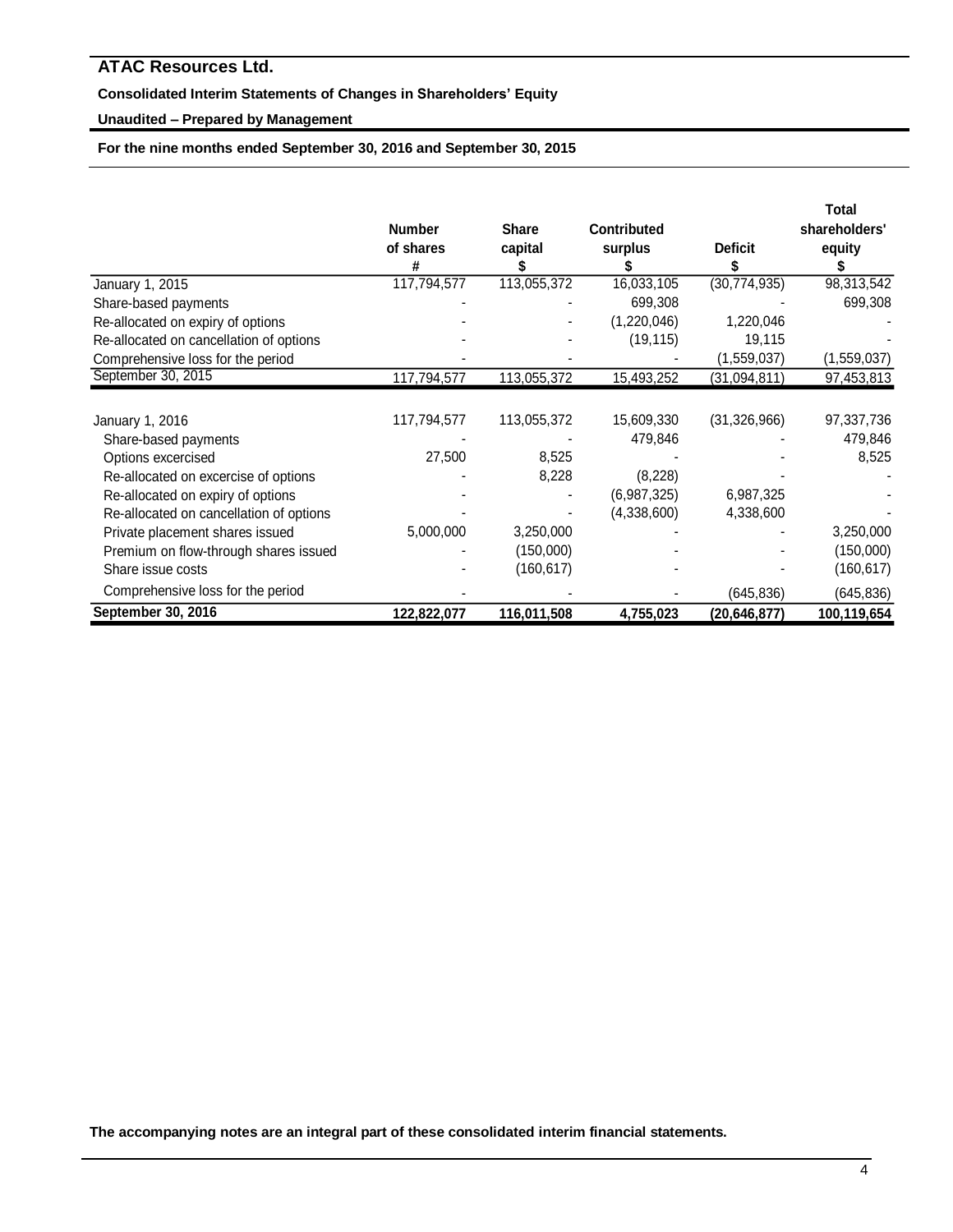# **Consolidated Interim Statements of Income (Loss) and Comprehensive Income (Loss)**

# **Unaudited – Prepared by Management**

**For the three and nine months ended September 30,** 

|                                                         |      | Three months ended |               | Nine months ended |               |
|---------------------------------------------------------|------|--------------------|---------------|-------------------|---------------|
|                                                         |      | September 30,      | September 30, | September 30,     | September 30, |
|                                                         |      | 2016               | 2015          | 2016              | 2015          |
|                                                         | Note | \$                 | \$            | \$                | \$            |
| <b>Expenses</b>                                         |      |                    |               |                   |               |
| Accounting, audit and legal                             | 10   | 17,587             | 9,166         | 68,240            | 53,482        |
| Consulting fees                                         | 10   | 10,500             | 10,500        | 31,500            | 31,500        |
| Flow-through taxes                                      | 14   |                    | 3,151         |                   | 10,900        |
| General and administrative expenses                     |      | 21,146             | 7,591         | 68,476            | 37,459        |
| Insurance                                               |      | 11,125             | 11,417        | 33,133            | 33,879        |
| Investor relations and shareholder information          | 10   | 53,342             | 41,793        | 101,714           | 113,019       |
| Management, administration and corporate                |      |                    |               |                   |               |
| development fees                                        | 10   | 82,430             | 97,435        | 299,850           | 330,194       |
| Office rent                                             | 10   | 10,500             | 10,500        | 31,500            | 31,500        |
| Property examination costs                              | 10   | 106                | 11,186        | 361               | 114,983       |
| Salaries and benefits                                   | 10   | 20,622             |               | 20,622            |               |
| Share-based payments                                    | 8    | 187,012            | 215,574       | 479,846           | 699,308       |
| Transfer agent and filing fee                           |      | 3,657              | 4,678         | 14,415            | 23,652        |
| Net loss from operating expenses                        |      | (418, 027)         | (422, 991)    | (1, 149, 657)     | (1,479,877)   |
| Interest income                                         |      | 35,096             | 46,552        | 110,679           | 168,432       |
| Gain on disposition of mineral property interests       | 7(2) | 1,674,999          |               | 1,674,999         |               |
| Loss on marketable securities                           | 5    | (615, 686)         | (26, 513)     | (564, 498)        | (27, 395)     |
| Income (loss) for the period before income taxes        |      | 676,382            | (402, 953)    | 71,523            | (1,338,840)   |
| Deferred income tax expense                             | 11   | (619, 814)         | (189, 653)    | (717, 358)        | (220, 197)    |
| Income (loss) and comprehensive income (loss)           |      |                    |               |                   |               |
| for the period                                          |      | 56,568             | (592, 606)    | (645, 836)        | (1,559,037)   |
| Earnings (loss) per share                               |      |                    |               |                   |               |
| Weighted average number of common shares<br>outstanding |      |                    |               |                   |               |
| - basic #                                               | 9    | 122,803,744        | 117,794,577   | 120,575,410       | 117,794,577   |
| - diluted #                                             | 9    | 122,803,744        | 117,794,577   | 120,575,410       | 117,794,577   |
| Basic earnings (loss) per share \$                      | 9    | 0.00               | (0.00)        | (0.01)            | (0.01)        |
| Diluted earnings (loss) per share \$                    | 9    | 0.00               | (0.00)        | (0.01)            | (0.01)        |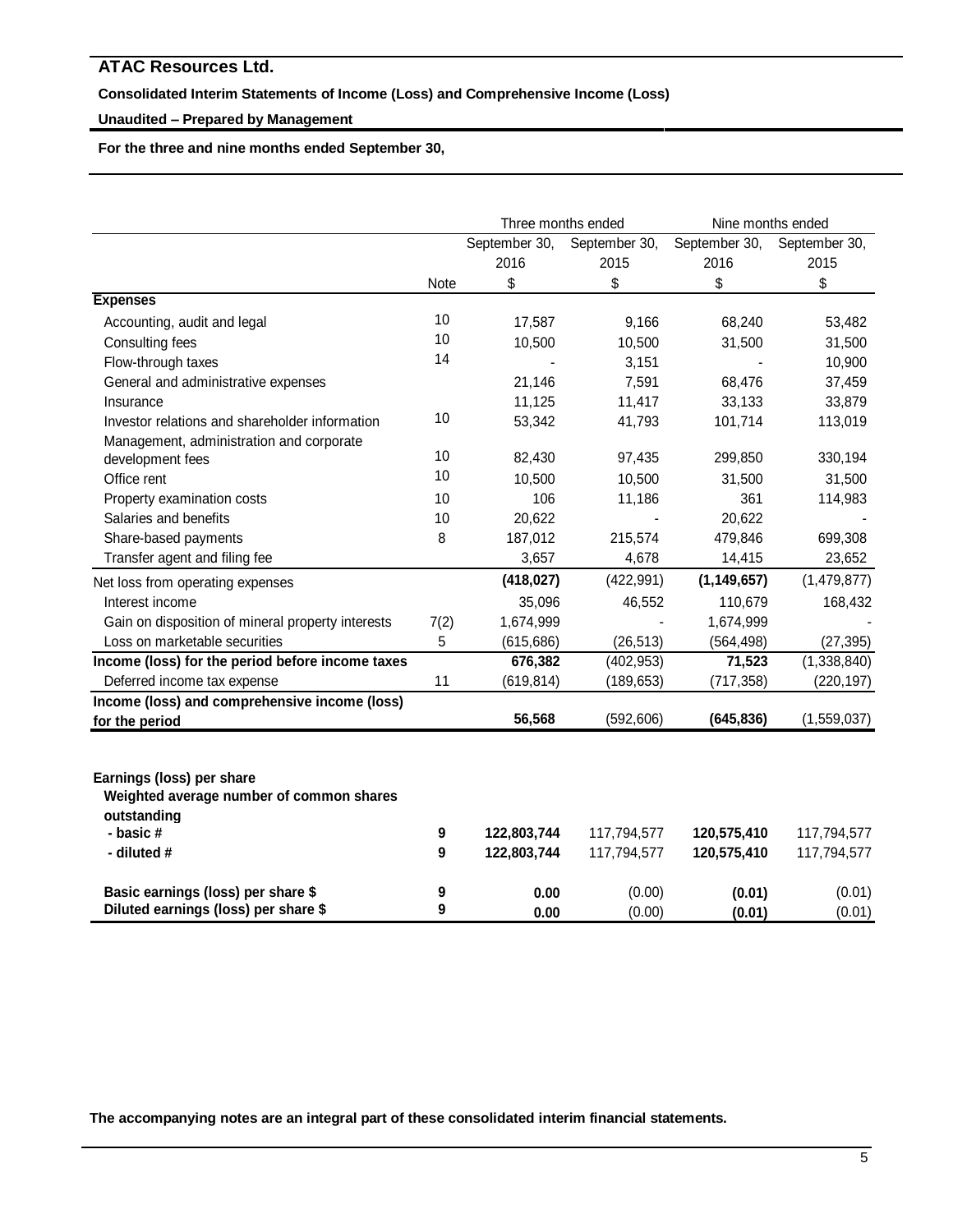# **Consolidated Interim Statements of Cash Flows**

# **Unaudited – Prepared by Management**

| 2016<br>For the nine months ended September 30,<br><b>Note</b><br>\$ |    |             | 2015<br>\$  |
|----------------------------------------------------------------------|----|-------------|-------------|
|                                                                      |    |             |             |
| <b>Operating activities</b>                                          |    |             |             |
| Loss and comprehensive loss for the period                           |    | (645, 836)  | (1,559,037) |
| Adjustments for:                                                     |    |             |             |
| Share-based payments                                                 |    | 479,846     | 699,308     |
| Gain on disposition of mineral property interests                    |    | (1,674,999) |             |
| Loss on marketable securities                                        |    | 564,498     | 27,395      |
| Interest income                                                      |    | (110, 679)  | (168, 432)  |
| Deferred income tax expense                                          |    | 717,358     | 220,197     |
| Net change in non-cash working capital items                         | 12 | (85, 118)   | (50, 431)   |
|                                                                      |    | (754, 930)  | (831,000)   |
| <b>Financing activities</b><br>Issue of common shares for cash       |    | 3,258,525   |             |
| Share issue costs                                                    |    | (217,050)   |             |
|                                                                      |    | 3,041,475   |             |
| <b>Investing activities</b>                                          |    |             |             |
| Interest received                                                    |    | 110,679     | 168,432     |
| Mineral property acquisition costs                                   |    | (160, 406)  | (112, 898)  |
| Prepaid exploration expenditures                                     |    | (16, 693)   | (16, 378)   |
| Deferred exploration and evaluation expenditures                     |    | (2,747,585) | (2,928,256) |
|                                                                      |    | (2,814,005) | (2,889,100) |
| Decrease in cash and cash equivalents                                |    | (527, 460)  | (3,720,100) |
| Cash and cash equivalents, beginning of period                       |    | 15,938,120  | 20,424,734  |
| Cash and cash equivalents, end of period                             |    | 15,410,660  | 16,704,634  |

**Supplemental cash flow information** 12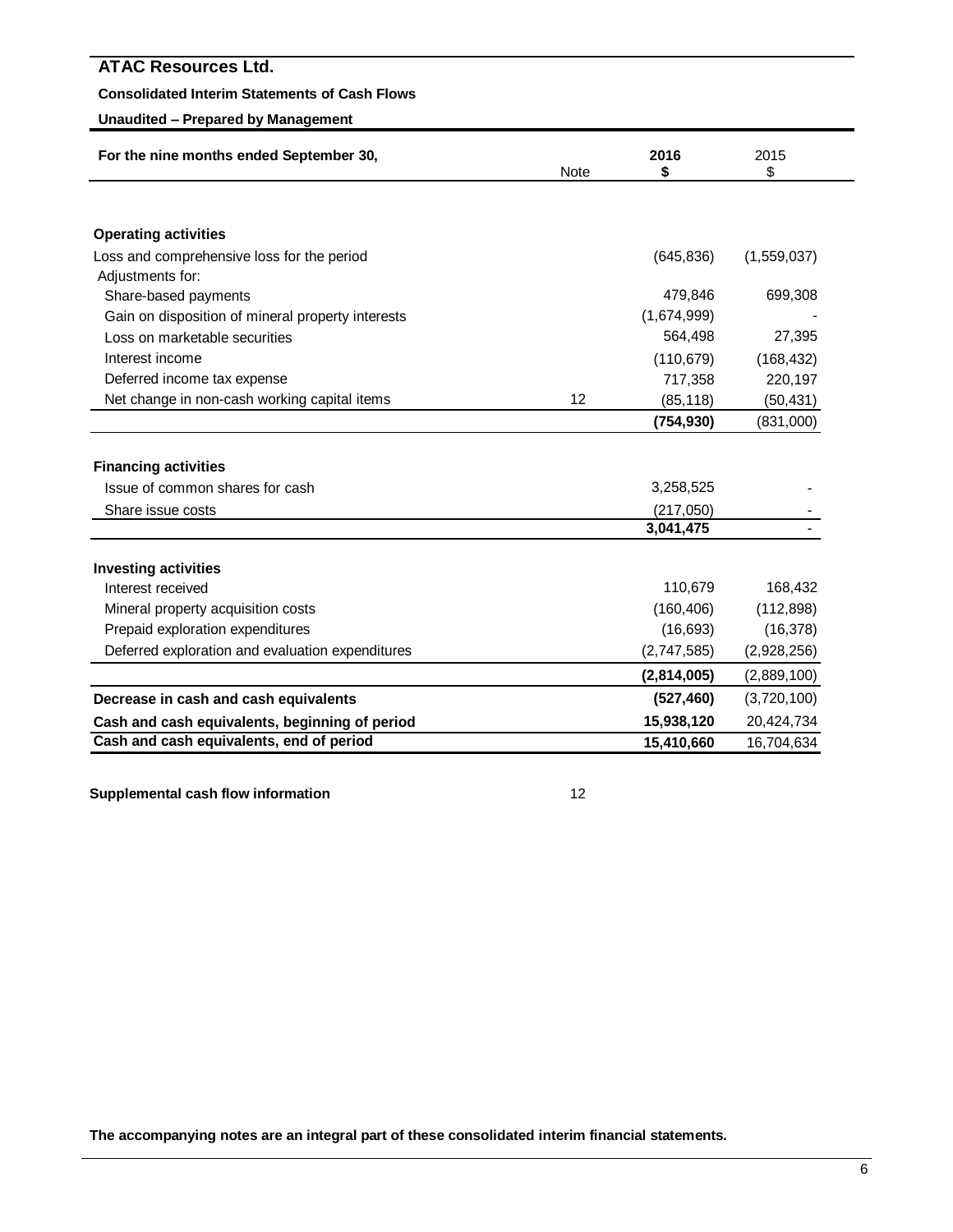## **Notes to the Consolidated Interim Financial Statements**

## **Unaudited – Prepared by Management**

### **For the nine months ended September 30, 2016 and September 30, 2015**

### **1. Nature of operations and going concern**

ATAC Resources Ltd. (the "Company" or "ATAC") was incorporated under the laws of the Province of British Columbia, Canada. Head office is located at 1016 - 510 West Hastings Street, Vancouver, British Columbia, Canada, V6B 1L8. Its records office is located at 1710 - 1177 West Hastings Street, Vancouver, British Columbia, Canada, V6E 2L3. Its main business activity is the acquisition, exploration and evaluation of mineral property interests located in Canada. The consolidated interim financial statements ("financial statements") of the Company as at September 30, 2016 and December 31, 2015 and for the nine months ended September 30, 2016 and September 30, 2015 comprise the Company and its subsidiaries. Its common shares trade on the TSX Venture Exchange ("TSX-V").

The Company is in the process of exploring its mineral property interests and has not yet determined whether they contain mineral reserves that are economically recoverable. The Company's continuing operations and the underlying value and recoverability of the amounts shown for mineral property interests are entirely dependent upon the existence of economically recoverable mineral reserves, the ability of the Company to obtain the necessary financing to complete the exploration and development of the mineral property interests, obtaining the necessary permits to mine, and on future profitable production or proceeds from the disposition of the mineral property interests.

These financial statements are prepared on the basis that the Company will continue as a going concern, which assumes that the Company will be able to continue in operation for the foreseeable future and will be able to realize its assets and discharge its liabilities and commitments in the normal course of operations. As an exploration stage company, the Company does not have revenues and historically has recurring operating losses. As at September 30, 2016, the Company had working capital of \$16,182,379 (December 31, 2015 - \$15,952,789) and shareholders' equity of \$100,119,654 (December 31, 2015 - \$97,337,736). Management has assessed that this working capital is sufficient for the Company to continue as a going concern beyond one year. If the going concern assumption were not appropriate for these financial statements it would be necessary to restate the Company's assets and liabilities on a liquidation basis.

### **2. Significant accounting policies**

### **(a) Basis of presentation**

These financial statements have been prepared in conformity with International Accounting Standard ("IAS") 34, Interim Financial Reporting, using the same accounting policies as detailed in the Company's annual audited consolidated financial statements for the year ended December 31, 2015, and do not include all the information required for full annual financial statements in accordance with International Financial Reporting Standards ("IFRS"), as issued by the International Accounting Standards Board ("IASB") and interpretations of the International Financial Reporting Interpretations Committee ("IFRIC"). It is suggested that the financial statements be read in conjunction with the annual audited financial statements.

These financial statements have been prepared on an historical cost basis, except for financial instruments which are classified as fair value through profit or loss ("FVTPL"). In addition, these financial statements have been prepared using the accrual basis of accounting, except for cash flow information.

The accounting policies used are those the Company expects to adopt in its consolidated financial statements for the year ended December 31, 2016, and have been applied consistently to all periods presented by the Company and its subsidiaries.

All amounts on the financial statements are presented in Canadian dollars which is the functional currency of the Company and its subsidiaries.

Effective January 1, 2016 the Company's operating expenses are being further detailed in the body of the Consolidated Statement of Income (Loss) and Comprehensive Income (Loss). Administrative and management fees, insurance expense, office rent, and transfer agent and filing fees, that were previously included in office and administration expense, are now shown as separate line items. Investor relations fees have been removed from investor relations expense and are included with the administrative and management fees under the new heading – "management, administrative and corporate development fees". Investor relations has been renamed – "investor relations and shareholder information". The new presentation provides greater detail and presents the various operating fees as a single amount separate from non-fee expenses. The comparative figures for the nine months ended September 30, 2015 have been restated to reflect the new presentation.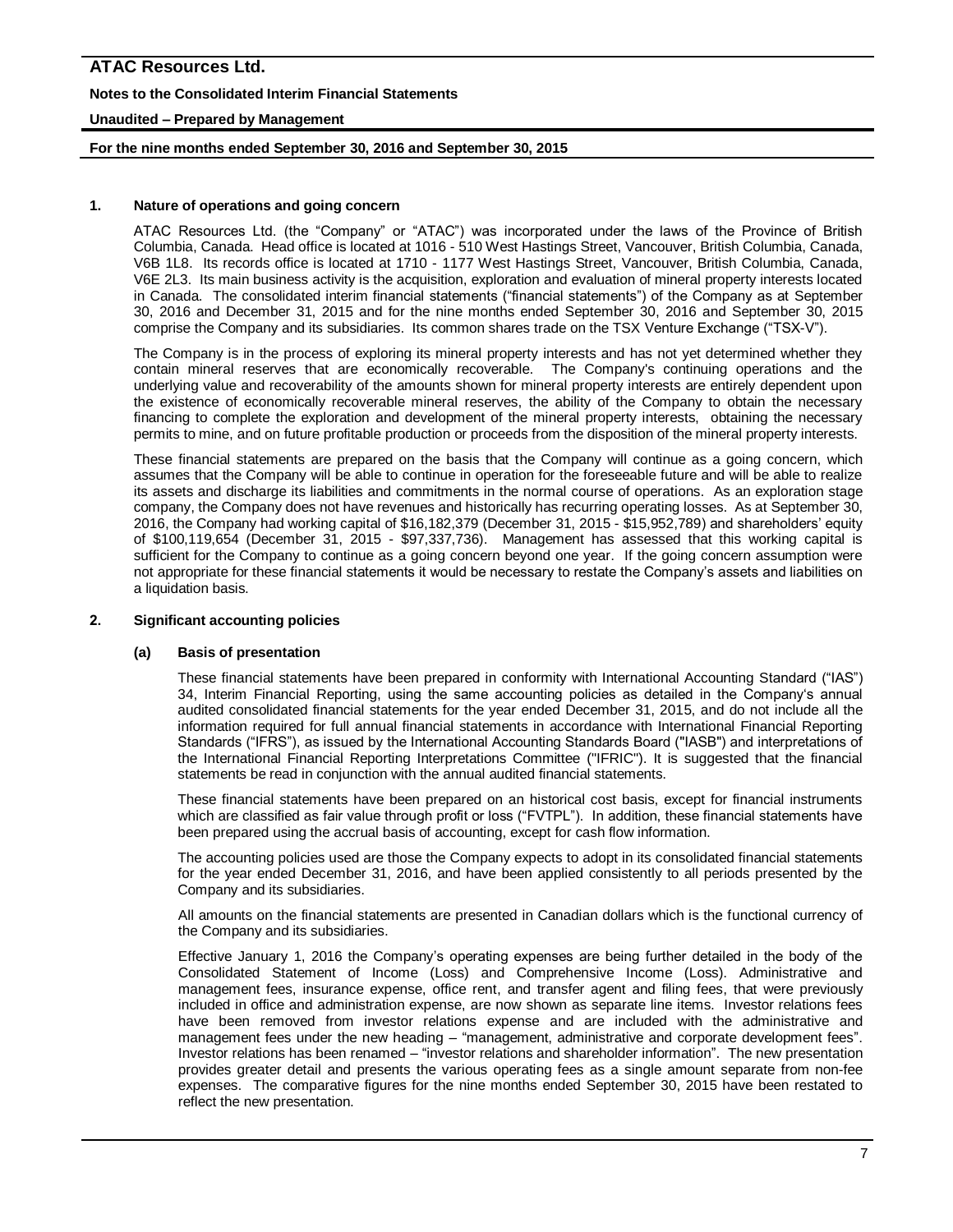# **Notes to the Consolidated Interim Financial Statements**

# **Unaudited – Prepared by Management**

# **For the nine months ended September 30, 2016 and September 30, 2015**

### **2. Significant accounting policies** (continued)

## **(b) Standards issued but not yet effective**

Certain pronouncements have been issued by the IASB or IFRIC that are effective for accounting periods beginning on or after January 1, 2017. Many of these updates are not applicable or consequential to the Company and have been excluded from the discussion below.

*Tentatively effective for annual periods beginning on or after January 1, 2018*

### • New standard IFRS 9 *Financial Instruments*

IFRS 9 adds new requirements for impairment of financial assets and makes changes to the classification and measurement of financial instruments. When complete, IFRS 9 will replace IAS 39 *Financial Instruments: Recognition and Measurement*

The Company has initially assessed that there will be no material reporting changes as a result of adopting the new standard, however, there will be enhanced disclosure requirements.

# **3. Cash and cash equivalents**

Cash and cash equivalents consist of the following: **September 30,** December 31,

|                                  |            | ------------<br>2015 |  |
|----------------------------------|------------|----------------------|--|
|                                  | 2016       |                      |  |
|                                  |            |                      |  |
| Bank and broker balances         | 3,503,999  | 227.504              |  |
| Cashable investment certificates | 11.906.661 | 15.710.616           |  |
|                                  | 15.410.660 | 15.938.120           |  |

# **4. Receivables and prepayments**

| Receivables and prepayments consist of the following: | September 30,<br>2016 | December 31,<br>2015 |  |
|-------------------------------------------------------|-----------------------|----------------------|--|
|                                                       |                       |                      |  |
| Accounts receivable                                   | 24.652                |                      |  |
| Sales tax recoverable                                 | 96.891                | 18.564               |  |
| Yukon mineral exploration grant receivable            | 6.177                 | 31,968               |  |
| Prepaid expenses                                      | 21.296                | 55,848               |  |
|                                                       | 149.016               | 106,380              |  |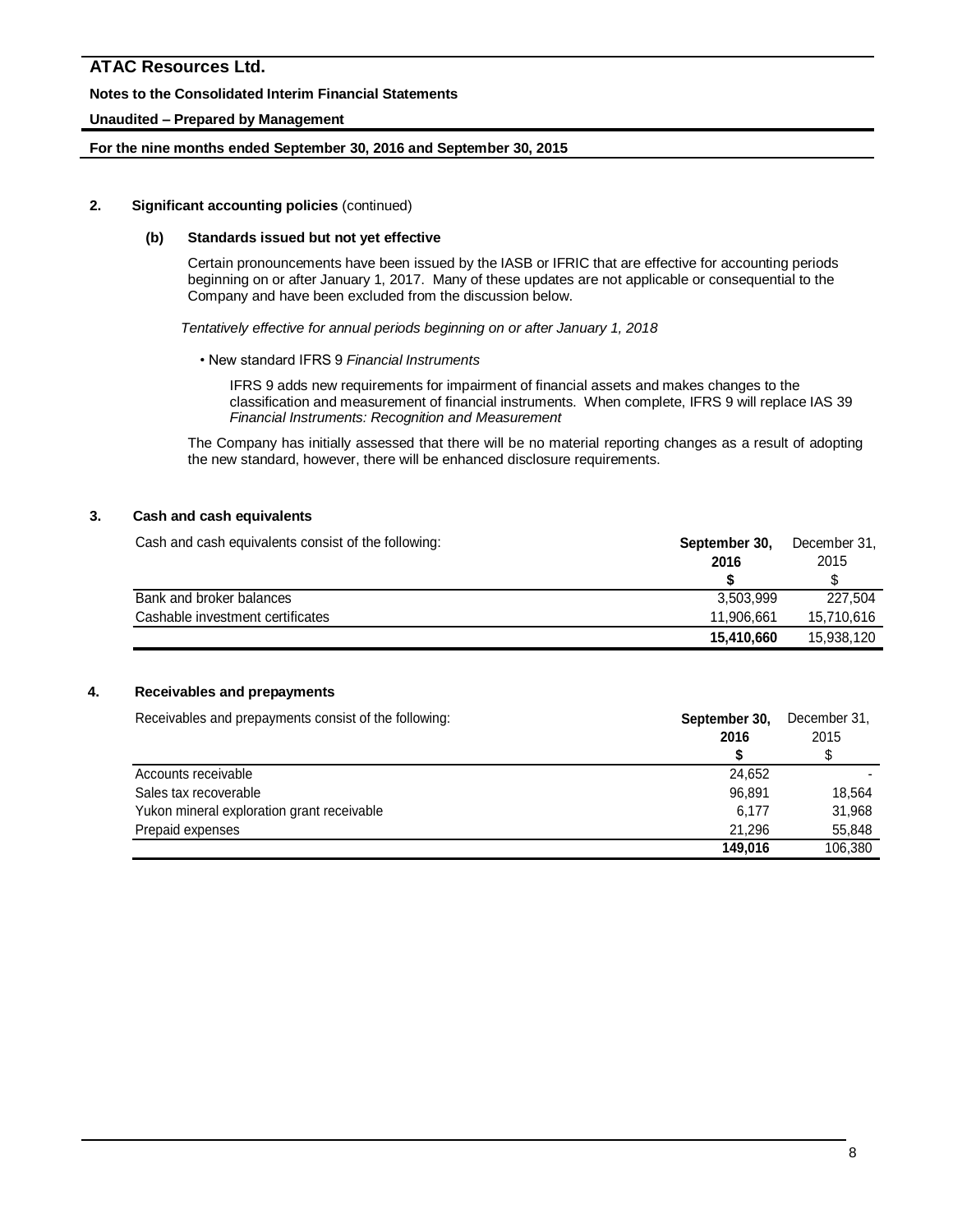# **Notes to the Consolidated Interim Financial Statements**

# **Unaudited – Prepared by Management**

## **For the nine months ended September 30, 2016 and September 30, 2015**

# **5. Marketable securities**

Marketable securities consist of various common shares and warrants received on the option or sale of mineral property interests as follows:

|                     | <b>Shares with</b><br>an active | <b>Shares without</b><br>an active |                 |              | <b>Total</b> |
|---------------------|---------------------------------|------------------------------------|-----------------|--------------|--------------|
|                     | market                          | market                             | <b>Warrants</b> | <b>Total</b> | loss         |
|                     | \$                              | \$                                 | \$              | \$           | \$           |
| Cost                |                                 |                                    |                 |              |              |
| January 1, 2015     | 491,834                         | 10,000                             |                 | 501,834      |              |
| Additions/disposals |                                 |                                    |                 |              |              |
| September 30, 2015  | 491,834                         | 10,000                             |                 | 501,834      |              |
| <b>Fair value</b>   |                                 |                                    |                 |              |              |
| January 1, 2015     | 85,199                          |                                    |                 | 85,200       |              |
| Additions/disposals |                                 |                                    |                 |              |              |
| Unrealized loss     | (27, 395)                       |                                    |                 | (27, 395)    | (27, 395)    |
| September 30, 2015  | 57,804                          | 1                                  |                 | 57,805       | (27, 395)    |
| <b>Cost</b>         |                                 |                                    |                 |              |              |
| January 1, 2016     | 491,834                         | 10,000                             |                 | 501,834      |              |
| Additions           | 1,200,000                       |                                    | 475,000         | 1,675,000    |              |
| September 30, 2016  | 1,691,834                       | 10,000                             | 475,000         | 2,176,834    |              |
| Fair value          |                                 |                                    |                 |              |              |
| January 1, 2016     | 59,302                          |                                    |                 | 59,303       |              |
| Additions           | 1,200,000                       |                                    | 475,000         | 1,675,000    |              |
| Unrealized loss     | (376, 881)                      |                                    | (187, 617)      | (564, 498)   | (564,498)    |
| September 30, 2016  | 882,421                         | 1                                  | 287,383         | 1,169,805    | (564,498)    |

The valuation of the shares with an active market has been determined in whole by reference to the bid price of the shares on the TSX-V or Toronto Stock Exchange ("TSX") at each period end date.

The shares without an active market are private company shares received as payment on optioned mineral property interests. The shares were written-down in 2008 to a carrying value of \$1, as no active market existed or exists, and no value can be determined.

See note 7(2) for details of shares and warrants received on the sale of mineral property interests. The warrants do not trade on an active market and were valued on receipt and at the period end using the Black-Scholes pricing model.

### **6. Subsidiary information**

On July 14, 2010 two wholly-owned subsidiary companies were incorporated under the laws of the Province of British Columbia, Canada to facilitate the possible transfer to them of certain of the Company's mineral property interests. From incorporation to September 30, 2016, neither of the subsidiaries have had any transactions other than to issue nominal \$1 share capital to the Company.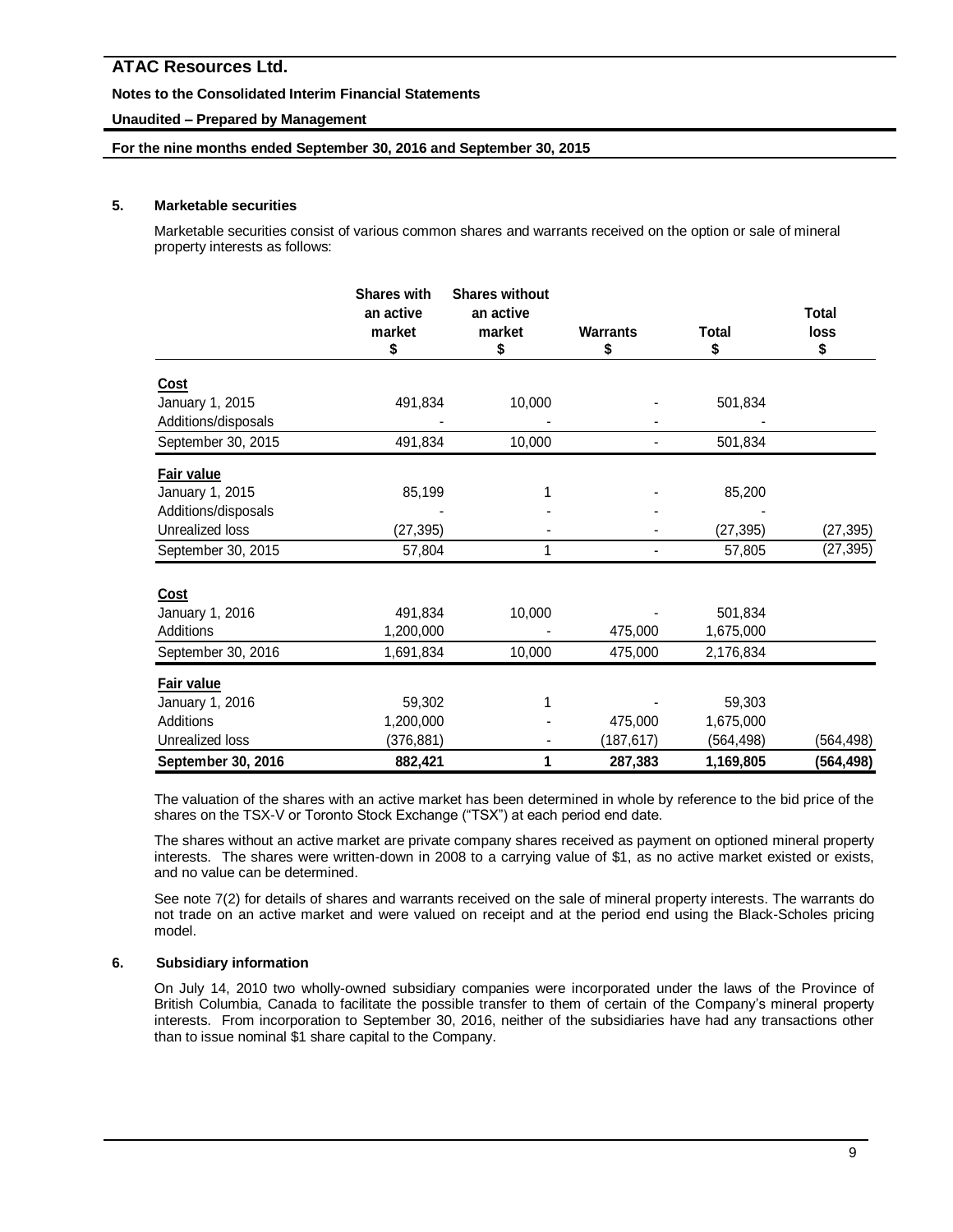# **Notes to the Consolidated Interim Financial Statements**

# **Unaudited – Prepared by Management**

# **For the nine months ended September 30, 2016 and September 30, 2015**

# **7. Mineral property interests**

The Company's mineral property interests consist of various exploration stage properties located in the Yukon Territory, Canada. The properties have been grouped into those which are wholly-owned and those which are royalty or other interests. Properties which are in close proximity and could be developed as a single economic unit are grouped into projects.

|                                              | owned      | interests   | <b>Total</b> |
|----------------------------------------------|------------|-------------|--------------|
|                                              | S          |             |              |
| January 1, 2015                              | 89,583,690 |             | 89,583,691   |
| Acquisitions/staking/assessments             | 112,898    |             | 112,898      |
| Exploration and evaluation                   | 3,337,776  |             | 3,337,776    |
| September 30, 2015                           | 93.034.364 |             | 93,034,365   |
| January 1, 2016                              | 93,280,104 |             | 93,280,105   |
| Acquisitions/disposition/staking/assessments | 160,406    |             | 160,406      |
| Exploration and evaluation                   | 3,150,670  |             | 3,150,670    |
| Proceeds on disposition                      |            | (1,675,000) | (1,675,000)  |
| Gain on disposition                          |            | 1,674,999   | 1,674,999    |
| September 30, 2016                           | 96,591,180 |             | 96,591,180   |

Changes in the project carrying amounts for the nine months ended September 30, 2015 and September 30, 2016 are summarized as follows:

|                                 | January 1,<br>2015 | <b>Acquisitions</b><br>/ staking /<br>assessments | <b>Exploration</b><br>and<br>evaluation | September 30,<br>2015 |
|---------------------------------|--------------------|---------------------------------------------------|-----------------------------------------|-----------------------|
|                                 | \$                 | \$                                                | \$                                      | \$                    |
| <b>Wholly-owned</b><br>projects |                    |                                                   |                                         |                       |
| Rackla Gold                     |                    |                                                   |                                         |                       |
| - Nadaleen                      | 57,739,231         | 97,030                                            | 1,649,049                               | 59,485,310            |
| - Rau                           | 31,837,181         |                                                   | 1,599,629                               | 33,436,810            |
|                                 | 89,576,412         | 97,030                                            | 3,248,678                               | 92,922,120            |
| Connaught                       |                    | 14,896                                            | 61,838                                  | 76,735                |
| <b>Idaho Creek</b>              | 680                |                                                   | 16,245                                  | 16,925                |
| Panorama                        | 4,082              | 972                                               | 11,015                                  | 16,069                |
| Rosy                            | 2,515              |                                                   |                                         | 2,515                 |
| Total                           | 89,583,690         | 112,898                                           | 3,337,776                               | 93,034,364            |
| <b>Other interests</b>          |                    |                                                   |                                         |                       |
| Dawson Gold                     |                    |                                                   |                                         |                       |
| <b>Total all projects</b>       | 89,583,691         | 112,898                                           | 3,337,776                               | 93,034,365            |

# **Nine months ended September 30, 2015**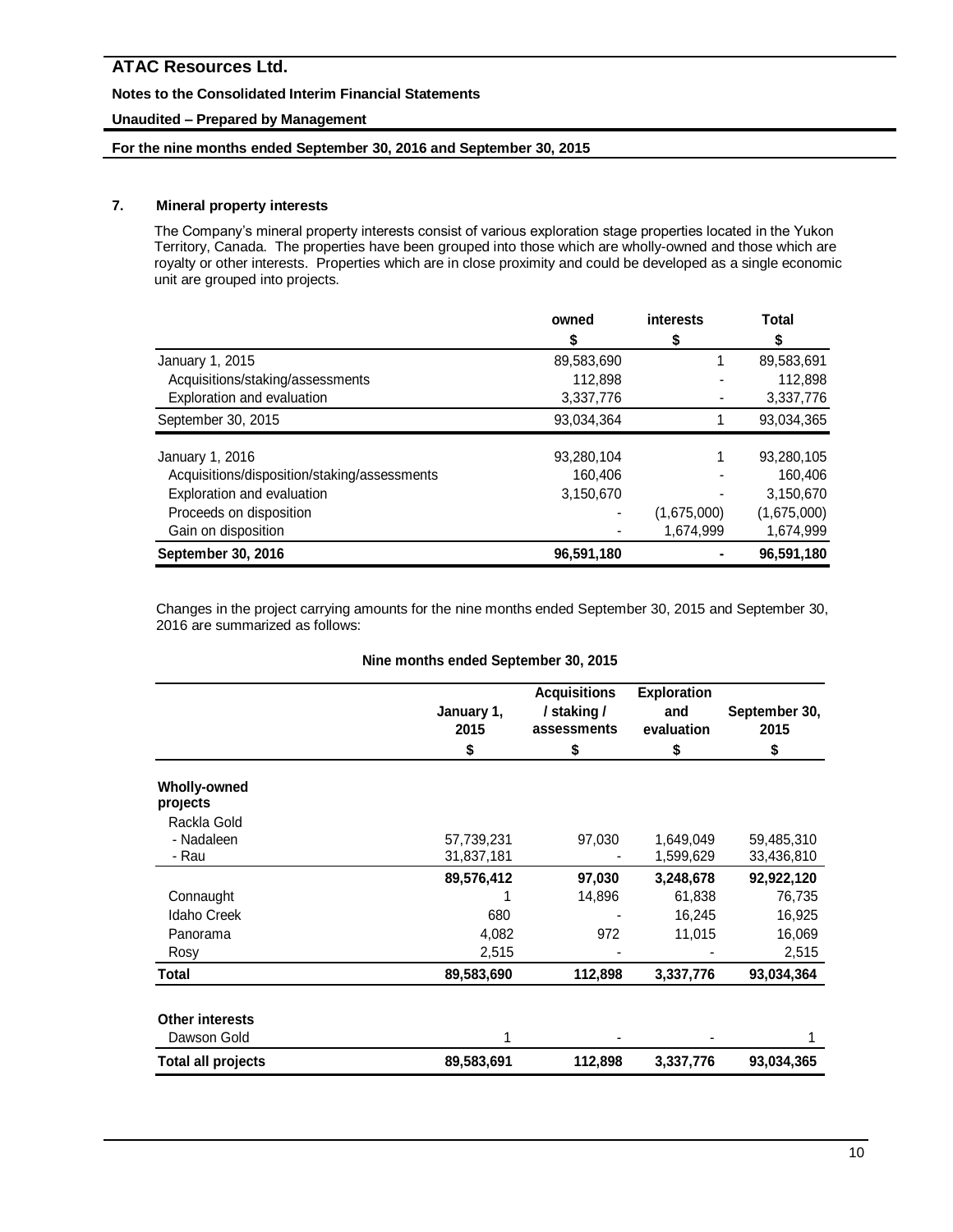# **Notes to the Consolidated Interim Financial Statements**

# **Unaudited – Prepared by Management**

# **For the nine months ended September 30, 2016 and September 30, 2015**

# **7. Mineral property interests** (continued)

Exploration and evaluation expenditures on the projects consisted of the following:

| Nine months ended September 30, 2015            | Nadaleen<br>\$ | Rau<br>\$ | <b>Others</b><br>\$ | Total<br>\$ |
|-------------------------------------------------|----------------|-----------|---------------------|-------------|
|                                                 |                |           |                     |             |
| Assays                                          | 69.137         | 116,550   | 34.895              | 220,582     |
| Drilling                                        | 314.802        | 459,743   |                     | 774.545     |
| Field                                           | 339,122        | 240.530   | 12.186              | 591,838     |
| Helicopter and fixed wing                       | 377,295        | 299,594   |                     | 676.889     |
| Labour                                          | 474,797        | 369,492   | 54,507              | 898,796     |
| Resource, engineering and environmental studies |                | 49.360    |                     | 49.360      |
| Survey and consulting                           | 8.410          | 14.020    | 25.933              | 48.363      |
| Travel and accommodation                        | 65,486         | 50.340    | 1.577               | 117,403     |
|                                                 | 1,649,049      | 1,599,629 | 129,098             | 3,377,776   |
| Less: Yukon mineral exploration grant           |                |           | (40,000)            | (40,000)    |
| <b>Total</b>                                    | 1,649,049      | 1,599,629 | 89,098              | 3,337,776   |

# **Nine months ended September 30, 2016**

|                                 | January 1,<br>2016<br>\$ | <b>Acquisitions</b><br>/ staking /<br>assessments<br>\$ | <b>Exploration</b><br>and<br>evaluation<br>\$ | <b>Proceeds</b><br>on<br>disposition<br>\$ | Gain<br>on<br>disposition<br>\$ | September 30,<br>2016<br>\$ |
|---------------------------------|--------------------------|---------------------------------------------------------|-----------------------------------------------|--------------------------------------------|---------------------------------|-----------------------------|
|                                 |                          |                                                         |                                               |                                            |                                 |                             |
| <b>Wholly-owned</b><br>projects |                          |                                                         |                                               |                                            |                                 |                             |
| Rackla Gold                     |                          |                                                         |                                               |                                            |                                 |                             |
| - Nadaleen                      | 59,519,646               | 158,809                                                 | 2,040,616                                     |                                            |                                 | 61,719,071                  |
| - Rau                           | 33,629,573               |                                                         | 1,087,710                                     |                                            |                                 | 34,717,283                  |
|                                 | 93,149,219               | 158,809                                                 | 3,128,326                                     |                                            |                                 | 96,436,354                  |
| Connaught                       | 94,980                   |                                                         | 11,289                                        |                                            |                                 | 106,269                     |
| <b>Idaho Creek</b>              | 17,280                   | 1,597                                                   | 614                                           |                                            |                                 | 19,491                      |
| Panorama                        | 16,110                   |                                                         |                                               |                                            |                                 | 16,110                      |
| Rosy                            | 2,515                    |                                                         | 10,441                                        |                                            |                                 | 12,956                      |
| Total                           | 93,280,104               | 160,406                                                 | 3,150,670                                     |                                            |                                 | 96,591,180                  |
| <b>Other interests</b>          |                          |                                                         |                                               |                                            |                                 |                             |
| Dawson Gold                     |                          |                                                         |                                               | (1,675,000)                                | 1,674,999                       |                             |
| <b>Total all projects</b>       | 93,280,105               | 160,406                                                 | 3,150,670                                     | (1,675,000)                                | 1,674,999                       | 96,591,180                  |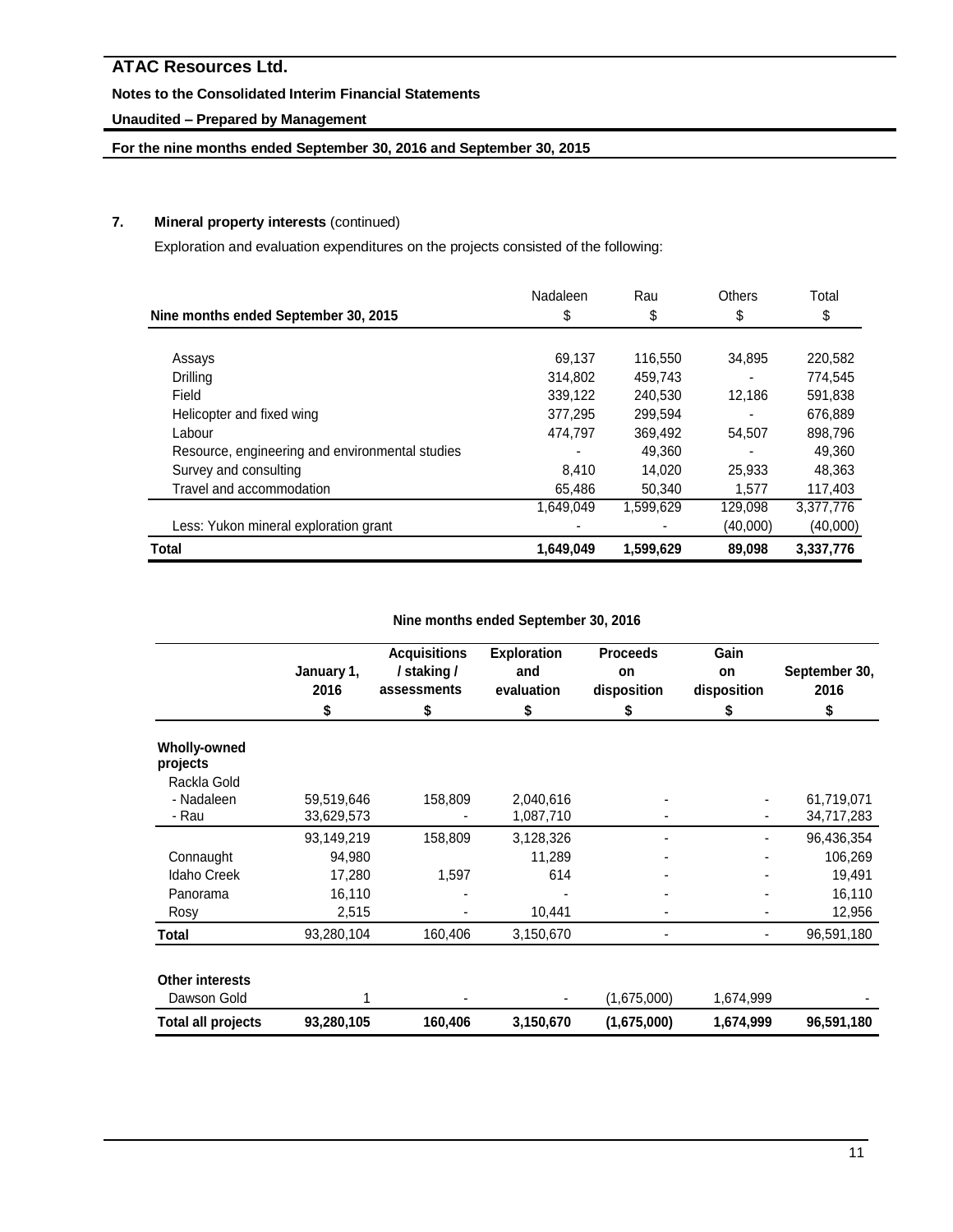# **Notes to the Consolidated Interim Financial Statements**

# **Unaudited – Prepared by Management**

# **For the nine months ended September 30, 2016 and September 30, 2015**

# **7. Mineral property interests** (continued)

Exploration and evaluation expenditures on the projects consisted of the following:

|                                                                                                                                                                                                                    | Nadaleen  | Rau       | <b>Others</b> | Total     |
|--------------------------------------------------------------------------------------------------------------------------------------------------------------------------------------------------------------------|-----------|-----------|---------------|-----------|
| Nine months ended September 30, 2016<br>Assays<br>Drilling<br>Field<br>Helicopter and fixed wing<br>Labour<br>Resource, engineering and environmental studies<br>Survey and consulting<br>Travel and accommodation | \$        | \$        | \$            | \$        |
|                                                                                                                                                                                                                    |           |           |               |           |
|                                                                                                                                                                                                                    | 75.198    | 94.378    | 3,473         | 173,049   |
|                                                                                                                                                                                                                    | 538.652   | 67.786    |               | 606.438   |
|                                                                                                                                                                                                                    | 230,909   | 79,072    | 2.174         | 312,155   |
|                                                                                                                                                                                                                    | 506.793   | 174,820   | 4.899         | 686,512   |
|                                                                                                                                                                                                                    | 510,072   | 347,639   | 17,075        | 874,786   |
|                                                                                                                                                                                                                    | 2.387     | 255,421   |               | 257.808   |
|                                                                                                                                                                                                                    | 101,930   | 32.419    |               | 134.349   |
|                                                                                                                                                                                                                    | 74,674    | 36,175    | 900           | 111,749   |
|                                                                                                                                                                                                                    | 2,040,616 | 1,087,710 | 28,521        | 3,156,847 |
| Less: Yukon mineral exploration grant                                                                                                                                                                              |           |           | (6, 177)      | (6, 177)  |
| <b>Total</b>                                                                                                                                                                                                       | 2,040,616 | 1,087,710 | 22.345        | 3,150,670 |

# **(1) Wholly-owned projects**

The Company's wholly owned projects are comprised of the rights to explore various mineral claims located in the Yukon Territory, which are at various stages of exploration. They are not subject to any option or sale agreements, except as noted below.

# **Rackla Gold project**

The Rackla Gold project consists of a 100% interest in the Rau (ACX, AT, BT, EX, GF, Gam, PH, Q, R, Rau, RR, S, T and WH mineral claims), Jam, Mouse, Sten (Dale, EN, IS, OS, ST, and Sten mineral claims) and Stoked (HO, Rae and Stoked mineral claims) mineral properties located in the Mayo Mining District, Yukon Territory.

Cash and common shares totaling \$165,600 have been received under previous option agreements.

# **Connaught project**

The Connaught project consists of a 100% interest in the CN, NC and OM mineral claims located in the Dawson Mining District, Yukon Territory.

Cash and common shares totaling \$252,500 were received in 2009 for a 50% sale of the project, which was repurchased in 2012 by issuing common shares having a value of \$182,250.

An impairment write-down of \$387,023 was recorded in 2014. New expenditures have been incurred since then to take advantage of favorable government assessment credits and grants.

# **Idaho Creek project**

The Idaho Creek project consists of a 100% interest in the Idaho mineral claims located in the Whitehorse Mining District, Yukon Territory.

Cash and common shares totaling \$269,413 have been received under previous option agreements.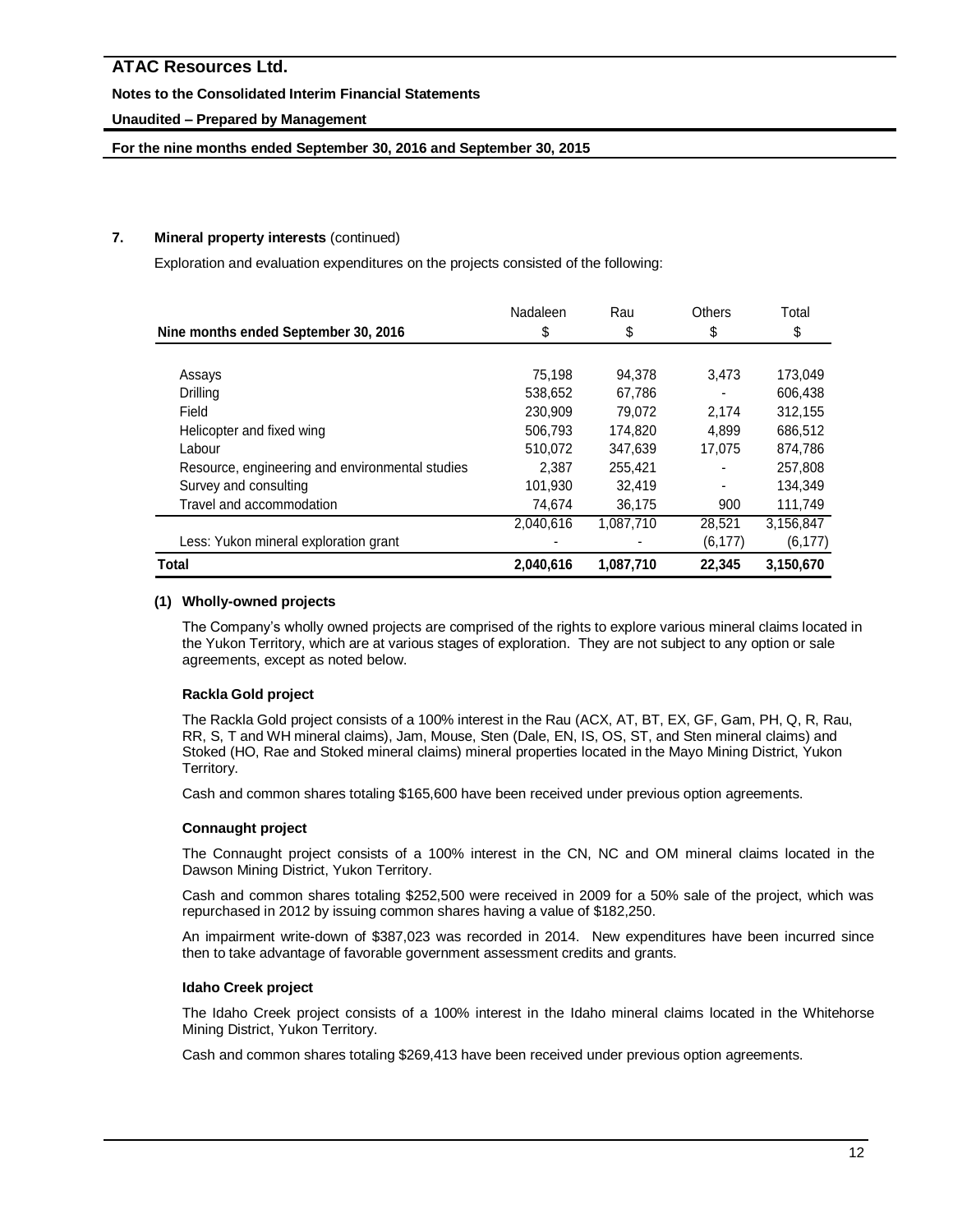# **Notes to the Consolidated Interim Financial Statements**

# **Unaudited – Prepared by Management**

# **For the nine months ended September 30, 2016 and September 30, 2015**

# **7. Mineral property interests** (continued)

### **(1) Wholly-owned projects** (continued)

### **Panorama project**

The Panorama project consists of a 100% interest in the Aussie mineral claims located in the Dawson Mining District, Yukon Territory. The claims are subject to a 3% net smelter return royalty ("NSR") on all commercial production from the claims.

Cash and common shares totaling \$328,400 have been received under previous option agreements.

# **Rosy project**

The Rosy project consists of a 100% interest in the Rosy mineral claims located in the Whitehorse Mining District, Yukon Territory.

The Company has been approved to receive financial assistance from the Yukon Government on its Rosy claims, which will reimburse the Company for one-half of its 2016 qualified exploration expenditures on the claims, to a maximum of \$6,176. The Company has accrued the maximum amount of \$6,176, which has been recorded as a reduction of current period exploration expenditures.

Cash and common shares totaling \$167,000 have been received under previous option agreements.

# **(2) Other interests**

### **Joint exploration property - Dawson Gold project**

The Dawson Gold project consisted of a 50% interest in the DM and Nit mineral claims located in the Dawson and Whitehorse Mining Districts, Yukon Territory, and the GG, SH and TL mineral claims located in the Dawson Mining District, Yukon Territory.

The other 50% interest was sold to Arcus Development Group Inc. ("Arcus"), under an option Agreement which completed in 2012. Under the Agreement the Company received \$185,000 and 1,000,000 Arcus common shares, and Arcus completed a \$3,500,000 exploration program.

The Company subsequently incurred \$131,682 jointly exploring the property and in 2014, after a period of inactivity, the property was written down to \$1 carrying value.

By Agreement dated August 2, 2016, the Company sold its remaining 50% interest in the Dawson Gold project to Arcus. Under the Agreement the Company received 10,869,910 common shares of Arcus, resulting in the Company owning 19.99% of the outstanding common shares. The Company also received 5,000,000 share purchase warrants which permits the Company to purchase an additional 5,000,000 common shares of Arcus at a price of \$0.20 per share for a five year period ending August 19, 2021. The warrants cannot be exercised if it results in the Company owning more than 20% of Arcus. The Company retains a 1% NSR in the properties.

On closing the Arcus common shares had a value of \$1,200,000 and the warrants had a value of \$475,000 using the Black-Scholes pricing model, resulting in a gain of \$1,674,999.

### **Royalty interests**

The Company has a 1% NSR on the Golden Revenue, Nitro, Seymour and Dawson Gold properties located in the Whitehorse Mining District, Yukon Territory.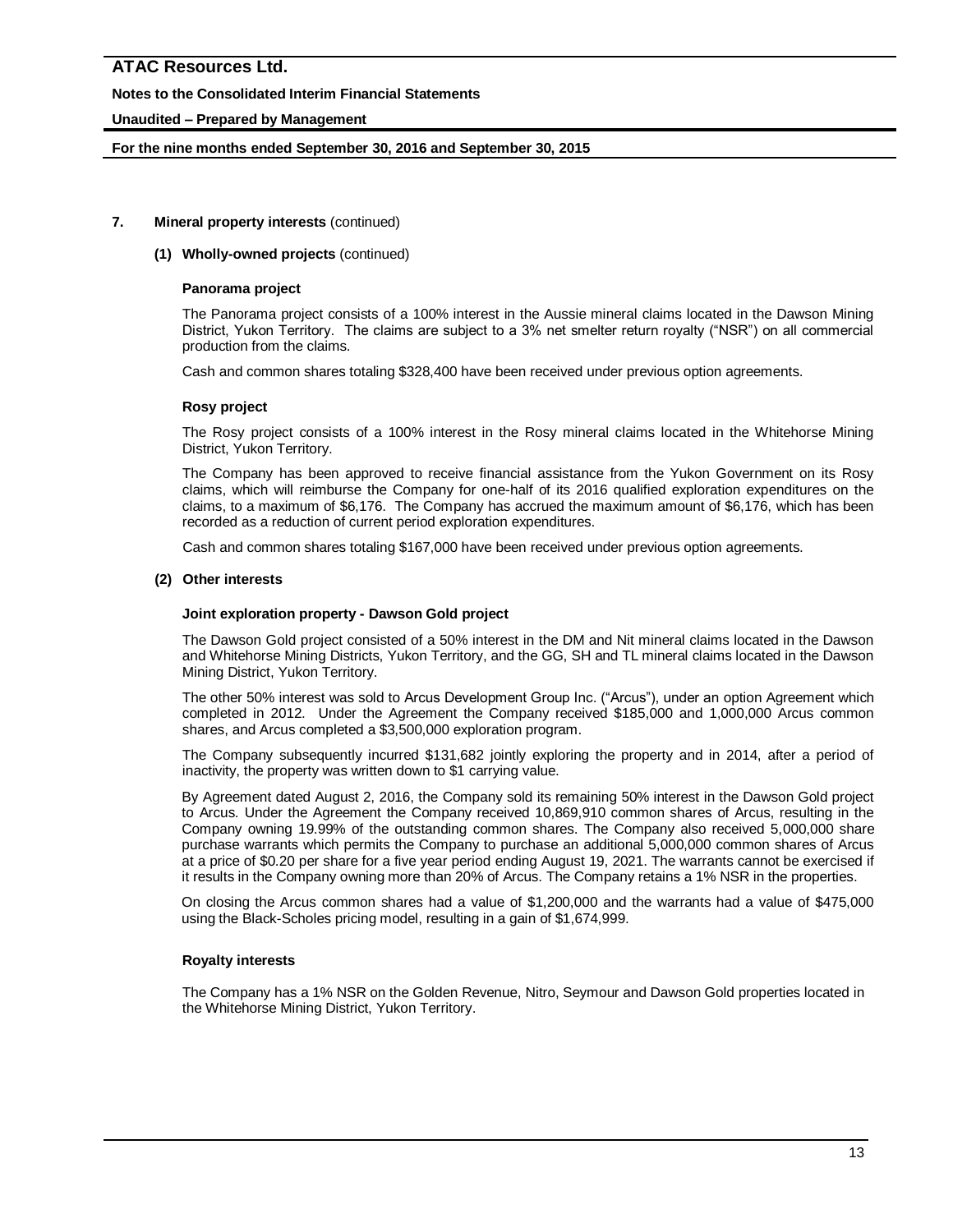# **Notes to the Consolidated Interim Financial Statements**

# **Unaudited – Prepared by Management**

## **For the nine months ended September 30, 2016 and September 30, 2015**

## **8. Share capital**

The authorized share capital of the Company consists of unlimited common shares without par value, and unlimited Class "A" preferred shares with a par value of \$1.00 each. All issued shares are fully paid.

#### **Transactions for the issue of share capital during the nine months ended September 30, 2016:**

(a) On April 22, 2016, the Company completed a flow-through private placement consisting of the issue of 5,000,000 common shares at a price of \$0.65 each for gross proceeds of \$3,250,000. The flow-through shares were issued at a premium to the trading value of the Company's common shares at the date the flowthrough was announced, which is a reflection of the value of the income tax write-offs that the Company will renounce to the flow-through shareholders. The premium was determined to be \$150,000 and has been recorded as a reduction of share capital. An equivalent flow-through share premium liability was recorded which is being reversed pro-rata as the required exploration expenditures are completed (see note 14).

The Underwriters were paid commissions and expenses of \$194,300, and legal and filing fees amounted to \$22,750. The total share issue costs of \$217,050, net of deferred tax benefits of \$56,433 have been shown as a reduction of share capital.

(b) The Company issued 27,500 common shares on the exercise of options for proceeds of \$8,525. In addition, \$8,228 representing the fair value of the options on initial vesting was re-allocated from contributed surplus to share capital.

#### **Transactions for the issue of share capital during the nine months ended September 30, 2015:**

There were no transactions for the issue of share capital during the nine months ended September 30, 2015.

### **Common share rights**

The Company has a "Rights Plan" under which one Right is issued for each issued and outstanding common share of the Company. Each Right entitles the holder to purchase from the Company one common share at a price equal to one-half the market price for each common share of the Company, subject to certain anti-dilutive adjustments. The Rights are exercisable only if the Company receives an unacceptable take-over bid as defined in the Rights Agreement. The original Rights Plan was replaced with a new Rights Plan at the June 2014 annual shareholders' meeting and will remain in effect until the annual shareholders' meeting in 2017. As at September 30, 2016, there were 122,822,077 Rights outstanding (December 31, 2015 – 117,794,577).

### **Stock options**

The Company has an incentive stock option plan (the "Plan"), under which the maximum number of stock options issued cannot exceed 10% of the Company's currently issued and outstanding common shares. The exercise period for any options granted under the Plan cannot exceed ten years. The exercise price of options granted under the Plan cannot be less than the "discounted market price" of the common shares (defined as the last closing market price of the Company's common shares immediately preceding the issuance of a news release announcing the granting of the options, less a discount of from 15% to 25%), unless otherwise agreed to by the Company and accepted by the TSX-V.

A participant who is not a consultant conducting investor relations activities, who is granted an option under the Plan with exercise prices at or above "Market Price" will have their options vest immediately, unless otherwise determined by the Board of Directors. A participant who is granted an option under the Plan with exercise prices below "Market Price" will become vested with the right to exercise one-sixth of the option upon conclusion of every three months subsequent to the grant date. A participant who is a consultant conducting investor relations activities who is granted options under the Plan will become vested with the right to exercise one-quarter of the options upon conclusion of every three months subsequent to the grant date.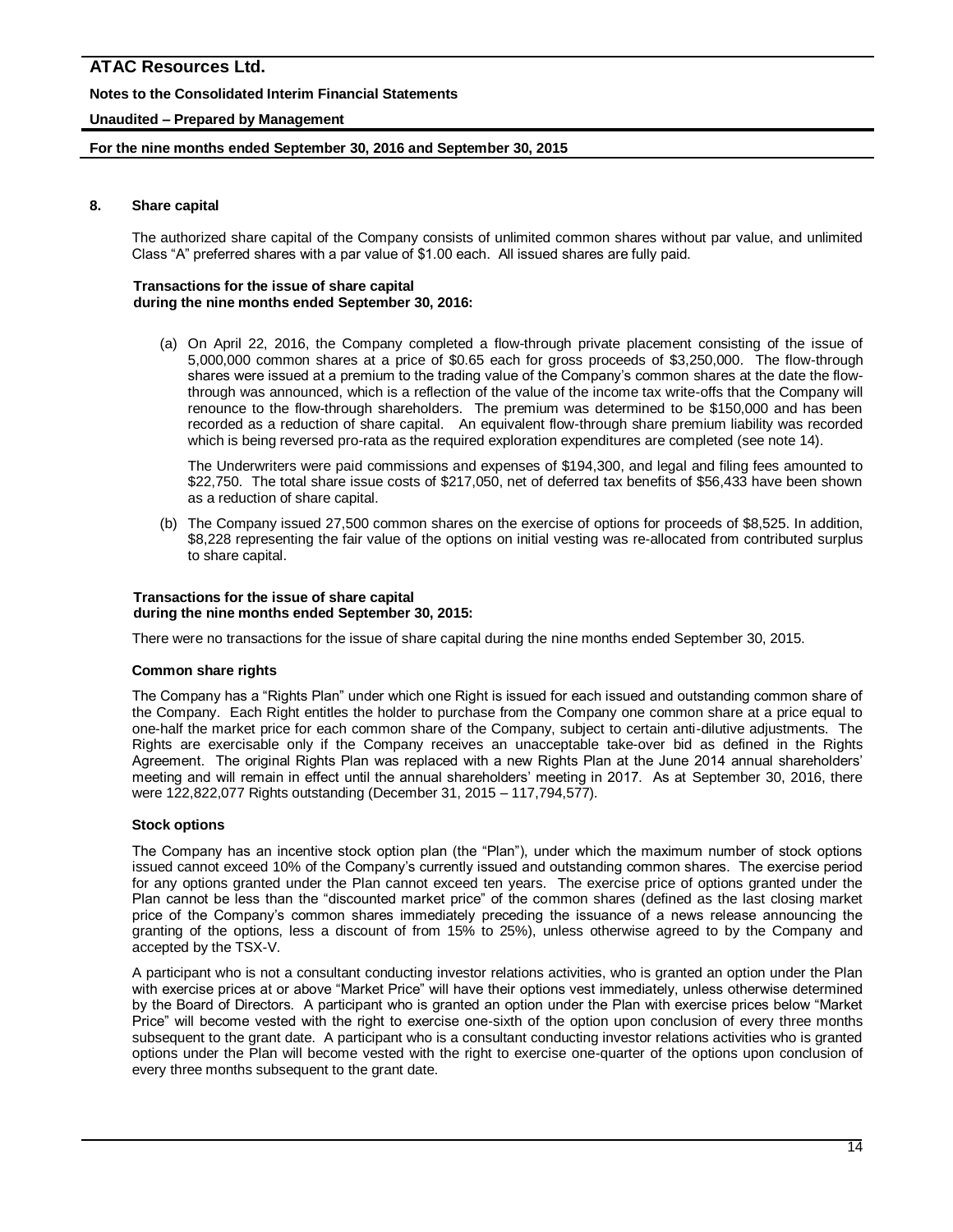# **Notes to the Consolidated Interim Financial Statements**

# **Unaudited – Prepared by Management**

# **For the nine months ended September 30, 2016 and September 30, 2015**

# **8. Share capital** (continued)

# **Stock options** (continued)

A summary of the status of the Company's stock options as at September 30, 2016 and December 31, 2015 and changes during the period and year then ended is as follows:

|                                               | Nine months ended<br>September 30, 2016             |      | Year ended<br>December 31, 2015 |                                          |
|-----------------------------------------------|-----------------------------------------------------|------|---------------------------------|------------------------------------------|
|                                               | Weighted<br>average<br>exercise<br>Options<br>price |      | Options                         | Weighted<br>average<br>exercise<br>price |
|                                               | #                                                   | \$   | #                               | \$                                       |
| Options outstanding, beginning of period/year | 9,197,000                                           | 1.62 | 8,557,000                       | 1.77                                     |
| Granted                                       | 2,720,000                                           | 0.35 | 1,800,000                       | 0.75                                     |
| Exercised                                     | (27, 500)                                           | 0.31 |                                 |                                          |
| Expired/cancelled                             | (3,362,000)                                         | 2.56 | (1,160,000)                     | 1.40                                     |
| Options outstanding, end of period/year       | 8,527,500                                           | 1.62 | 9,197,000                       | 1.62                                     |

As at September 30, 2016, the Company has stock options outstanding and exercisable as follows:

| Options     | Options     | Exercise |                  |
|-------------|-------------|----------|------------------|
| outstanding | exercisable | price    | Expiry date      |
| #           | #           | \$       |                  |
| 1,840,000   | 1,840,000   | 1.80     | January 29, 2018 |
| 2,195,000   | 2,195,000   | 0.75     | February 3, 2019 |
| 1,800,000   | 1,800,000   | 0.75     | January 23, 2020 |
| 2,442,500   | 1,207,500   | 0.31     | January 21, 2021 |
| 250,000     | 62,500      | 0.76     | June 7, 2021     |
| 8,527,500   | 7,105,000   |          |                  |

The following table summarizes information about the stock options outstanding at September 30, 2016:

| Range of      |           | Weighted average | Weighted average |
|---------------|-----------|------------------|------------------|
| prices        | Options   | remaining life   | exercise price   |
| \$            | #         | vears            | \$               |
| 0.31          | 2,442,500 | 4.31             | 0.31             |
| $0.75 - 0.76$ | 4,245,000 | 2.89             | 0.75             |
| 1.80          | 1,840,000 | 1.33             | 1.80             |
|               | 8,527,500 | 2.96             | 0.85             |

During the nine months ended September 30, 2016, 2,720,000 stock options (2015 – 1,800,000) were granted to Officers, Directors, related company employees and consultants. The Company has recorded the fair value of all options granted during the periods using the Black-Scholes option pricing model. Share-based payment costs were calculated using the following weighted average assumptions: expected life of options - five years (2015 - five years), stock price volatility – 75.90% (2015 - 87.51%), no dividend yield (2015 - nil), and a risk-free interest rate yield – 0.70% (2015 - 0.79%). The fair value is particularly impacted by the Company's stock price volatility, determined using data from the previous five years.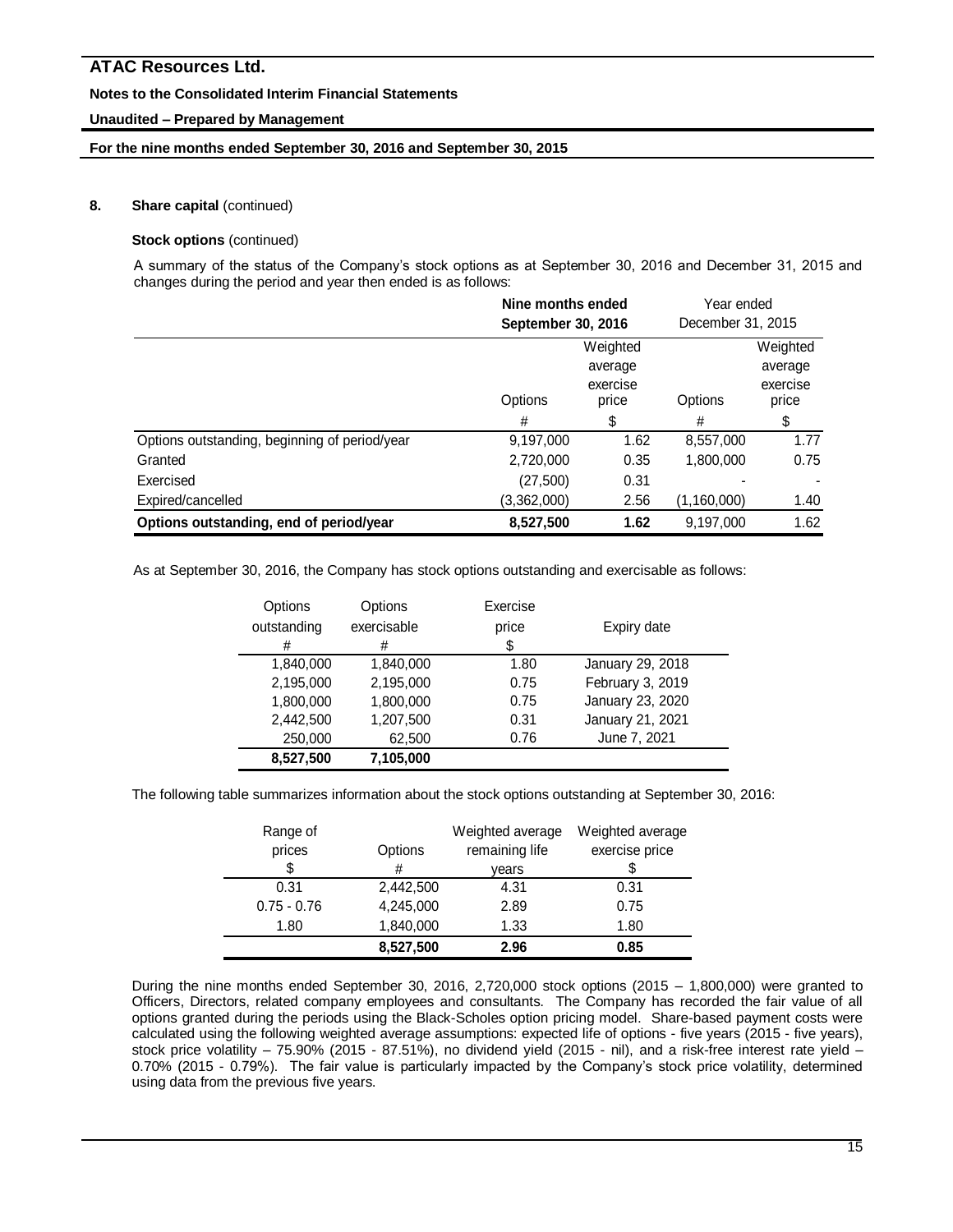# **Notes to the Consolidated Interim Financial Statements**

# **Unaudited – Prepared by Management**

### **For the nine months ended September 30, 2016 and September 30, 2015**

# **8. Share capital** (continued)

### **Stock options** (continued)

Using the above assumptions the fair value of options granted during the nine months ended September 30, 2016 was \$0.21 per option (2015 - \$0.44), for a total of \$583,089 (2015 - \$795,965). The total share-based payment expense for the nine months ended September 30, 2016 was \$479,846 (2015 - \$699,308), which is presented as an operating expense, and includes only options that vested during the periods.

During the nine months ended September 30, 2016, 1,185,000 options exercisable at \$1.80 per option (2015 - 1,030,000 at \$1.40 per option and 100,000 at \$1.49 per option), expired unexercised. As a result, the original stock based compensation of \$6,987,325 (2015 - \$1,220,046) has been reversed from contributed surplus and credited to deficit.

During the nine months ended September 30, 2016, 2,177,000 stock options (2015 – 30,000), were cancelled. As a result, the original stock based compensation of \$4,338,600 (2015 - \$19,115) has been reversed from contributed surplus and credited to deficit.

#### **Warrants**

As an incentive to complete private placements the Company may issue units which include common shares and common share purchase warrants. Using the residual value method the Company determines whether a value should be allocated to the warrants attached to the units sold in completed private placements.

Finders' warrants may be issued as a private placement share issue cost and are valued using the Black-Scholes option pricing model.

A summary of the status of the Company's warrants as at September 30, 2016 and December 31, 2015 and changes during the period and year then ended is as follows:

|                                                           | Nine months ended<br>September 30, 2016 |                                       | Year ended<br>December 31, 2015 |                                       |
|-----------------------------------------------------------|-----------------------------------------|---------------------------------------|---------------------------------|---------------------------------------|
|                                                           | Warrants<br>#                           | Weighted<br>average<br>exercise price | Warrants                        | Weighted<br>average<br>exercise price |
| Warrants outstanding, beginning of period/year<br>Expired |                                         | $\blacksquare$<br>$\blacksquare$      | 1,890,720<br>(1,890,720)        | 2.70<br>2.70                          |
| Warrants outstanding, end of period/year                  |                                         |                                       |                                 |                                       |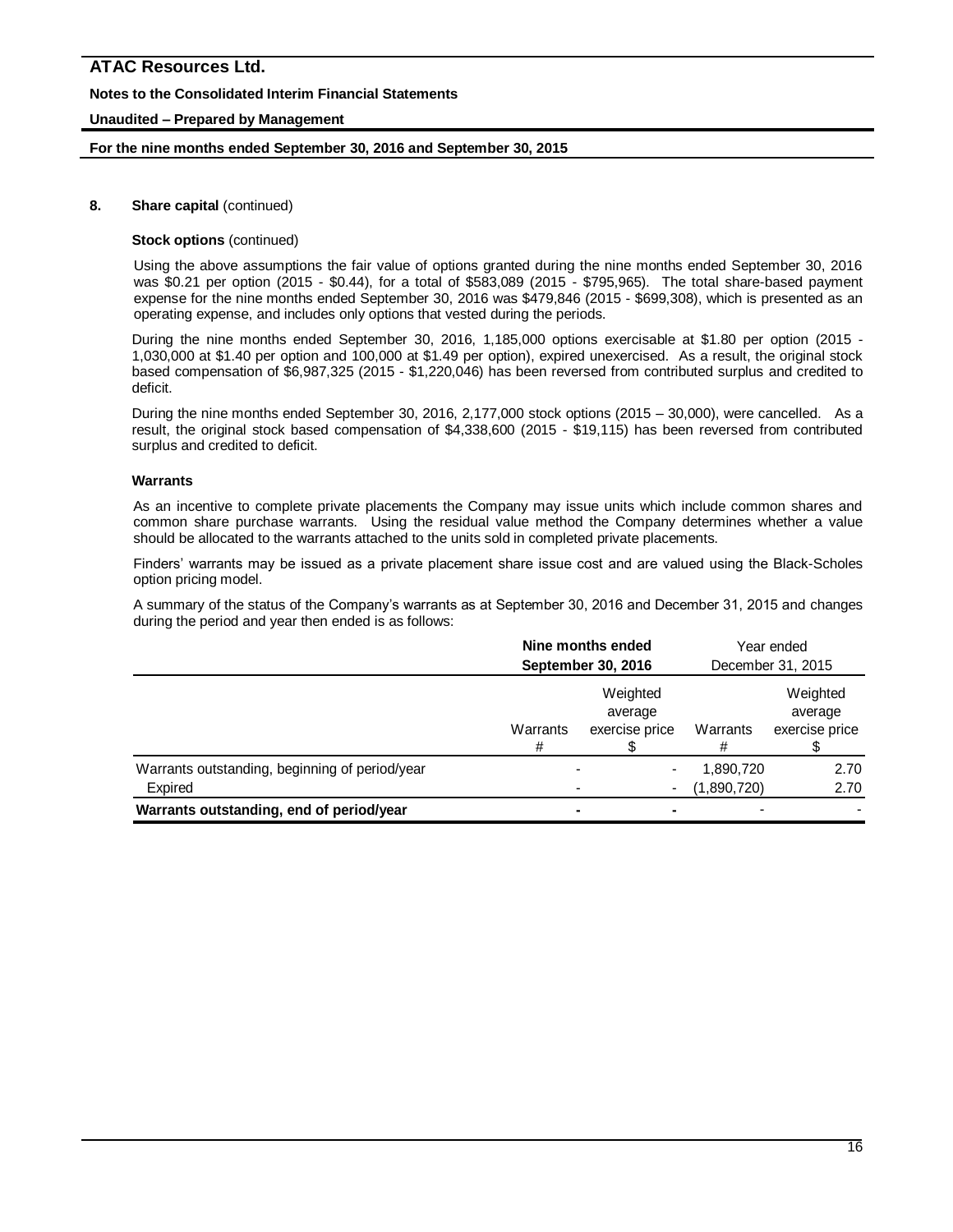# **Notes to the Consolidated Interim Financial Statements**

# **Unaudited – Prepared by Management**

## **For the nine months ended September 30, 2016 and September 30, 2015**

## **8. Share capital** (continued)

#### **Contributed surplus**

Contributed surplus includes the accumulated fair value of stock options recognized as share-based payments and the fair value of finders' warrants issued on private placements. Contributed surplus is increased by the fair value of these items on vesting and is reduced by corresponding amounts when the options or warrants expire, or are exercised or cancelled. Contributed surplus is comprised of the following:

| January 1, 2015    | 16,033,105  |
|--------------------|-------------|
| Options vesting    | 699,308     |
| Options expired    | (1,220,046) |
| Options cancelled  | (19, 115)   |
| September 30, 2015 | 15,493,252  |
|                    |             |
| January 1, 2016    | 15,609,330  |
| Options vesting    | 479,846     |
| Options exercised  | (8,228)     |
| Options expired    | (6,987,325) |
| Options cancelled  | (4,338,600) |
| September 30, 2016 | 4,755,023   |

### **9. Loss per share**

The calculation of basic and diluted loss per share for nine months ended September 30, 2016 was based on the loss attributable to common shareholders of \$645,836 (2015 - \$1,599,037) and a weighted average number of common shares outstanding of 120,575,410 (2015 – 117,794,577).

All stock options were excluded from the diluted weighted average number of common shares calculation, as their effect would have been anti-dilutive.

### **10. Related party payables and transactions**

A number of key management personnel and Directors hold positions in other entities that result in them having control or significant influence over the financial or operating policies of those entities. There were no loans to key management personnel or Directors, or entities over which they have control or significant influence during the nine months ended September 30, 2016 or September 30, 2015.

A number of key management personnel and Directors, or their related entities, transacted with the Company in the reporting periods. The terms and conditions of these transactions were no more favorable than those available, or which might reasonably be expected to be available, on similar transactions with non-related entities, on an arm's length basis.

As of September 1, 2016, the CEO began receiving a salary of \$18,750 per month directly from the Company. He was previously employed by Archer, Cathro & Associates (1981) Limited ("Archer Cathro") which charged the Company for his monthly services. All other key management personnel and Directors receive no salaries, non-cash benefits (other than incentive stock options), or other remuneration directly from the Company, other than noted below, and there are no employment contracts with them that cannot be terminated without penalty on thirty days advance notice. Key management personnel and Directors participate in the Company's stock option plan.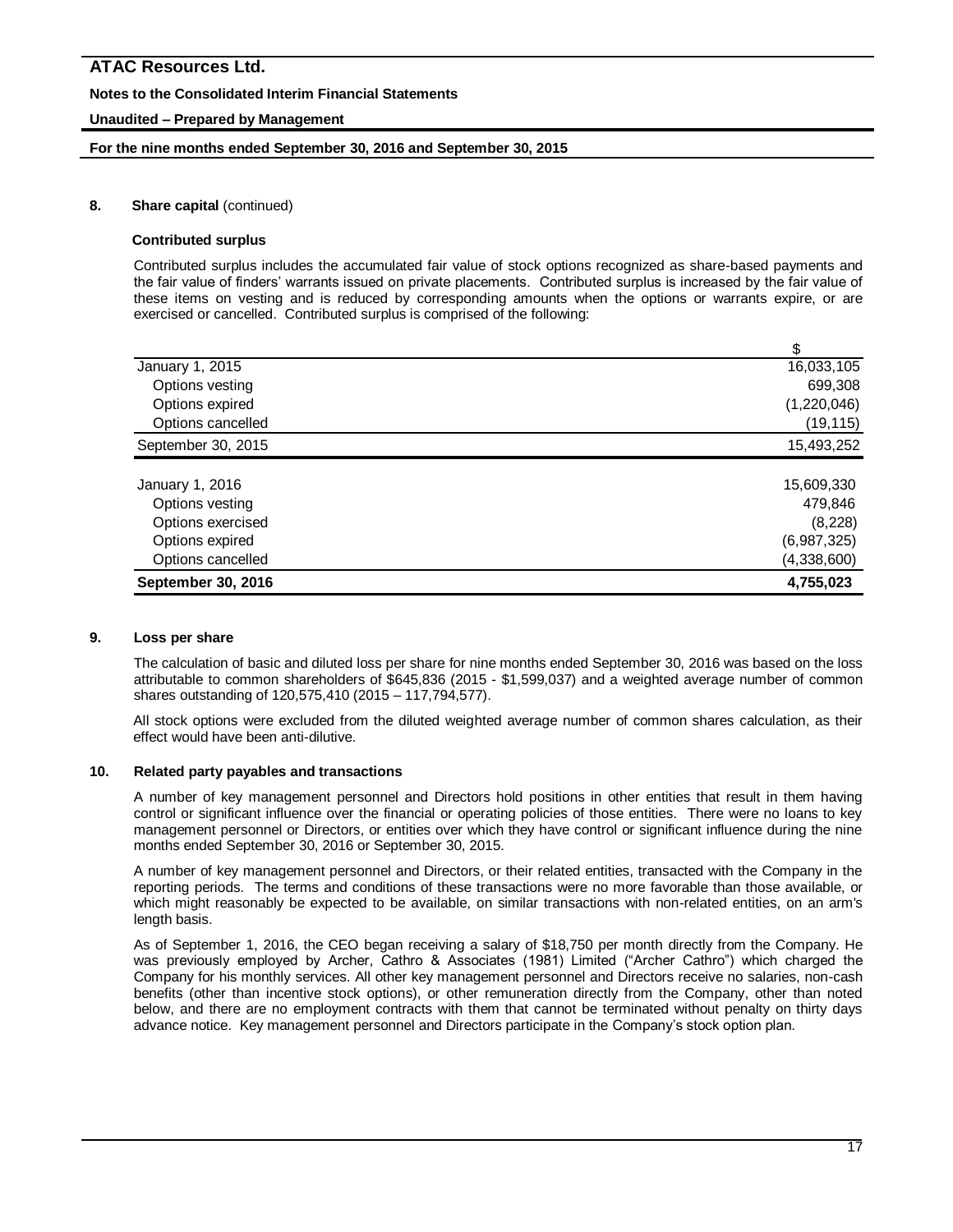### **Notes to the Consolidated Interim Financial Statements**

#### **Unaudited – Prepared by Management**

#### **For the nine months ended September 30, 2016 and September 30, 2015**

#### **10. Related party payables and transactions** (continued)

During the nine months ended September 30, 2016, 1,650,000 stock options (2015 - 975,000) were granted to key management personnel and Directors having a fair value on issue of \$380,905 (2015 - \$431,148). Of the new options, 1,400,000 are exercisable at \$0.31 each until January 21, 2021 and vest over a one year period ending January 21, 2017. The other 250,000 options are exercisable at \$0.76 each until June 7, 2021 and vest over a one year period ending June 7, 2017.

During the nine months ended September 30, 2016, 1,245,000 management personnel and Director stock options (2015 – nil), exercisable at \$3.00 each until March 23, 2017, having a fair value on issue of \$2,490,000, were surrendered and cancelled.

The Company transacted with the following related parties:

- **(a)** Archer Cathro is a geological consulting firm that is a related party through its management contracts, which confer significant influence over operations. Charges are for property location, acquisition, exploration, management, accounting and office rent and administration.
- **(b)** Glenn Yeadon is a Director and the Company's Secretary. He controls Glenn R. Yeadon Personal Law Corporation ("Yeadon Law Corp."), which provides the Company with legal services.
- **(c)** Larry Donaldson is the Company's CFO. He is a partner of Donaldson Grassi, Chartered Professional Accountants, a firm in which he has significant influence. Donaldson Grassi provides the Company with accounting and tax services.
- **(d)** Douglas Goss is a Director and the Company's Chairman of the Board. He controls Douglas O. Goss Professional Corporation ("D. Goss Corporation"), which provides consulting services to the Company.
- **(e)** Ian Talbot is the Company's COO. He provides the Company with management services.
- **(f)** Robert Carne is a Company Director. He controls Carvest Holdings Ltd. ("Carvest"), which provides geological consulting services to the Company.
- **(g)** Helmut Wober was a Company Director. He provided the Company with engineering services as requested.
- **(h)** Graham Downs is the Company's CEO. He is a salaried employee as of September 1, 2016.

The aggregate value of transactions and outstanding balances with key management personnel and Directors and entities over which they have control or significant influence were as follows:

|                                     | Transactions   | Transactions   | <b>Balances</b> | <b>Balances</b> |
|-------------------------------------|----------------|----------------|-----------------|-----------------|
|                                     | 9 months ended | 9 months ended | outstanding     | outstanding     |
|                                     | September 30,  | September 30,  | September 30,   | December 31,    |
|                                     | 2016           | 2015           | 2016            | 2015            |
|                                     | \$             | \$             |                 | \$              |
| Archer, Cathro                      |                |                |                 |                 |
| - geological services               | 1,172,248      | 1,286,146      | 281,585         |                 |
| - rent and administration           | 297,194        | 311,784        | 49,265          | 30,780          |
|                                     | 1,469,442      | 1,597,930      | 330,850         | 30,780          |
| Yeadon Law Corp.                    | 48,330         | 27,330         | 8,989           | 3,334           |
| Donaldson Grassi                    | 27,650         | 27,400         | 8,500           | 12,000          |
| D. Goss Corporation                 | 31,500         | 31,500         | 709             | 3,675           |
| lan Talbot                          | 31,063         | 30,844         |                 | 2,756           |
| <b>Graham Downs</b>                 | 18,750         |                | 435             |                 |
| Carvest (1)                         | 24,805         | 68,210         |                 |                 |
| Helmut Wober - engineering services | 1,380          | 2,320          |                 |                 |
|                                     | 1,652,920      | 1,785,534      | 349,483         | 52,545          |

(1) Includes geological services of \$21,470 and other services of \$3,335.

All related party balances are unsecured and are due within thirty days without interest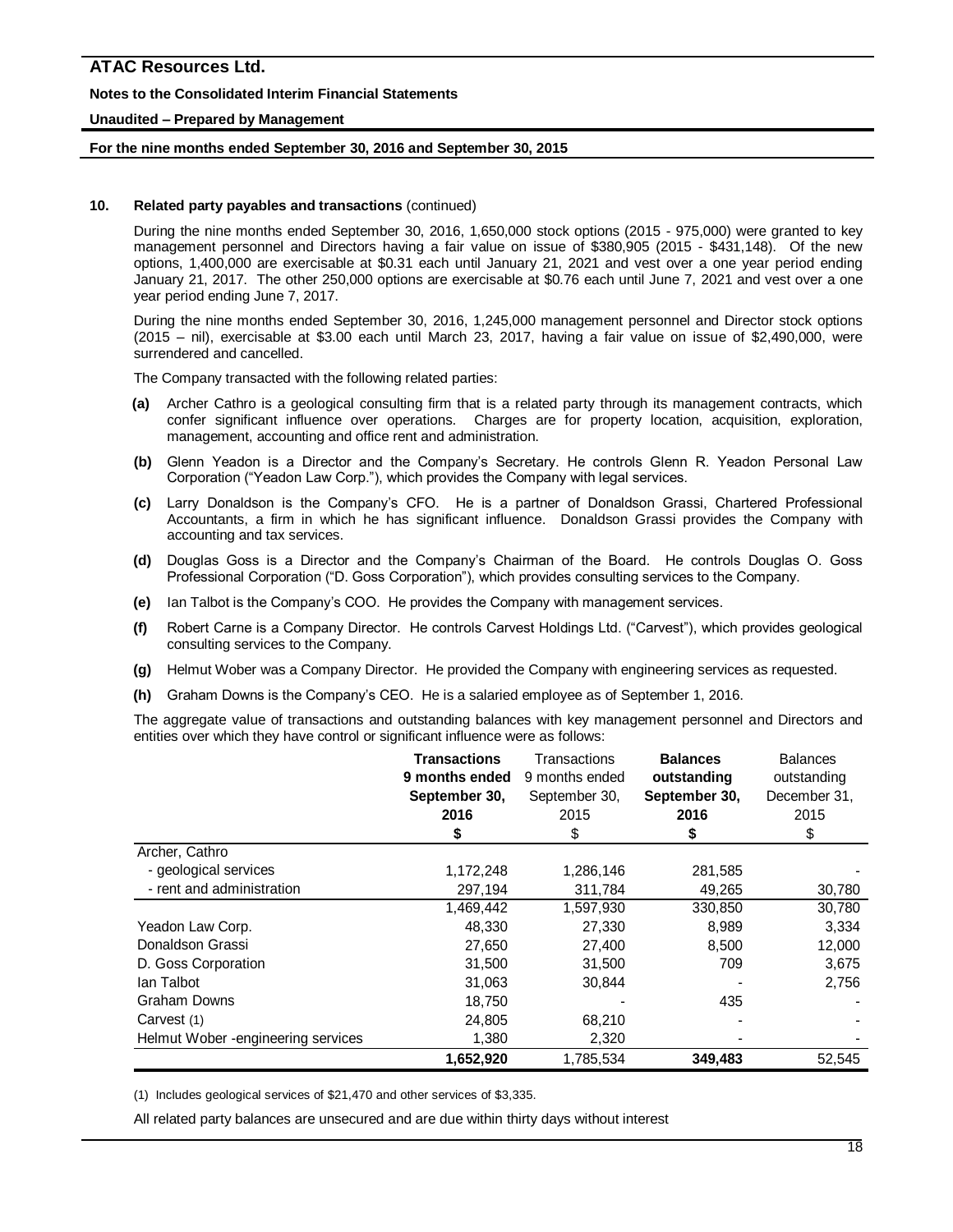# **Notes to the Consolidated Interim Financial Statements**

# **Unaudited – Prepared by Management**

### **For the nine months ended September 30, 2016 and September 30, 2015**

# **11. Income taxes**

Income tax expense for the nine months ended September 30, 2016 and September 30, 2015 varies from the amount that would be computed from applying the combined federal and provincial income tax rate to income (loss) before income taxes as follows:

|                                                           | September 30,<br>2016 | September 30,<br>2015 |
|-----------------------------------------------------------|-----------------------|-----------------------|
|                                                           |                       | \$                    |
| Income (loss) before income taxes                         | 71.522                | (1,338,840)           |
| Statutory Canadian corporate tax rate                     | 26.0%                 | 26.0%                 |
| Anticipated (expense) income tax recovery                 | (18,596)              | 348.098               |
| Change in tax resulting from:                             |                       |                       |
| Unrecognized items for tax purposes                       | (198, 144)            | (185, 384)            |
| Tax benefits to be renounced on flow-through expenditures | (500,618)             | (382, 911)            |
| Net deferred income tax expense                           | (717, 358)            | (220, 197)            |

The significant components of the Company's deferred income tax liability are as follows:

|                                            | September 30,  | December 31.   |
|--------------------------------------------|----------------|----------------|
|                                            | 2016           | 2015           |
|                                            |                |                |
| Unrealized losses on marketable securities | 130,914        | 57,529         |
| Mineral property interests                 | (16, 290, 304) | (15, 457, 741) |
| Unclaimed investment tax credits           | 872,395        | 872,395        |
| Non-capital loss carry forwards            | 2,441,904      | 2,429,792      |
| Capital loss carry forwards                | 42.697         | 42.697         |
| Share issue costs                          | 131,848        | 153,753        |
| Net deferred income tax liability          | (12,670,548)   | (11, 901, 575) |

As at September 30, 2016 the Company has non-capital loss carry forwards of approximately \$9,392,000 of which \$7,000 will expire in 2028, \$471,000 in 2029, \$1,175,000 in 2030, \$1,666,000 in 2031 and \$6,073,000 thereafter.

As at September 30, 2016 the Company has unused capital losses of \$328,437, which have no expiry date and can only be used to reduce future income from capital gains.

As at September 30, 2016 the Company has unclaimed resource and other deductions in the amount of \$33,936,162 (December 31, 2015 - \$33,827,255), which may be deducted against future taxable income.

As at September 30, 2016 there are share issue costs totaling \$507,108 (December 31, 2015 - \$591,362), which have not been claimed for income tax purposes.

As at September 30, 2016 the Company has unused investment tax credits totaling \$1,178,912, (December 31, 2015 - \$1,178,912), which have not been claimed for income tax purposes. \$957,999 of the tax credits expire in 2032 and \$220,913 in 2033.

Income tax attributes are subject to review, and potential adjustments, by tax authorities.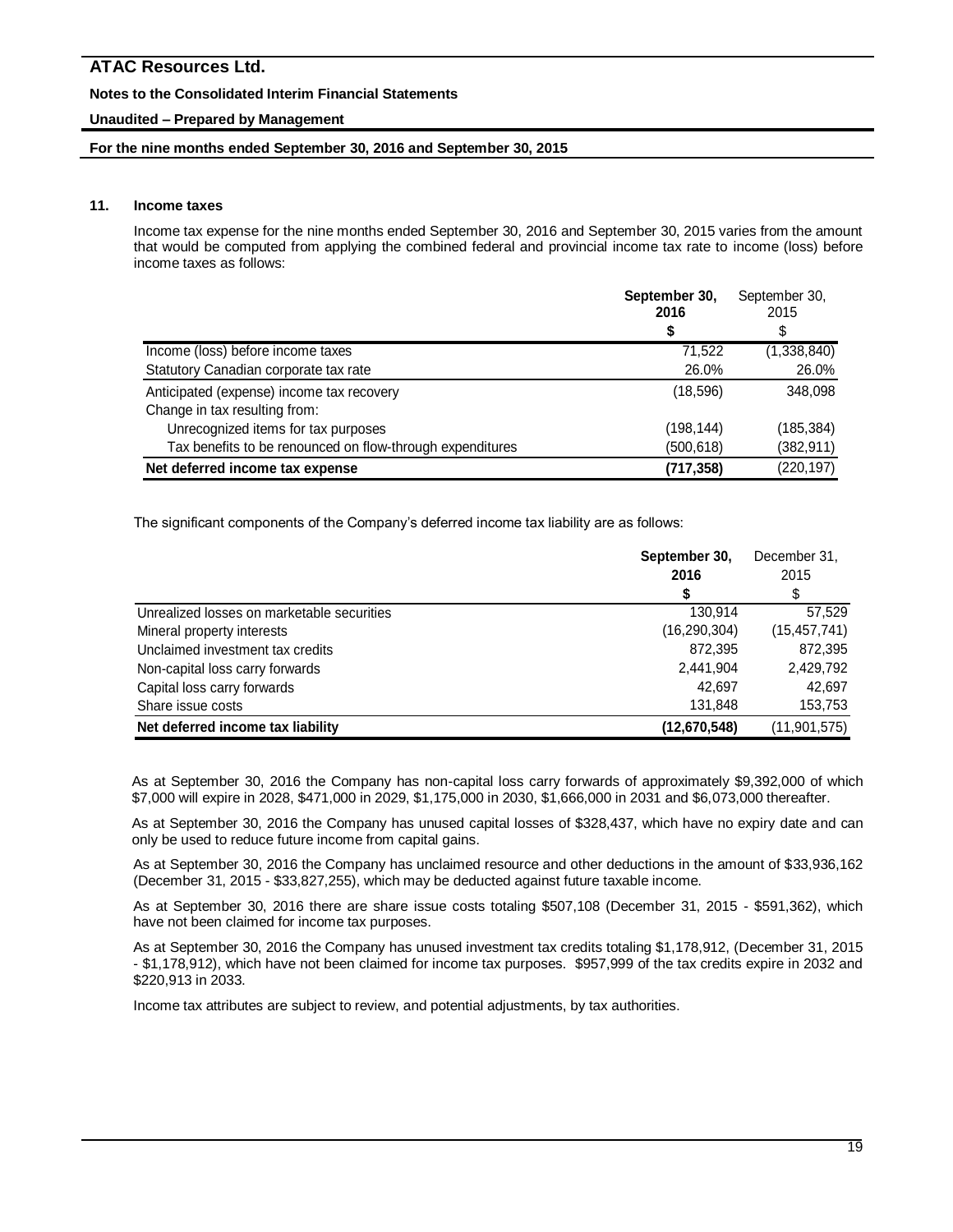# **Notes to the Consolidated Interim Financial Statements**

# **Unaudited – Prepared by Management**

# **For the nine months ended September 30, 2016 and September 30, 2015**

# **12. Supplemental cash flow information**

Changes in non-cash operating working capital during the nine months ended September 30, 2016 and September 30, 2015 were comprised of the following:

|                                          | September 30,<br>2016 | September 30,<br>2015 |
|------------------------------------------|-----------------------|-----------------------|
|                                          |                       |                       |
| Receivables and prepayments              | (68, 427)             | (44, 439)             |
| Accounts payable and accrued liabilities | (31,609)              | (32, 300)             |
| Accounts payable to related parties      | 14.918                | 26,308                |
| Net change                               | (85, 118)             | (50, 431)             |

The Company incurred non-cash financing and investing activities during the nine months ended September 30, 2016 and September 30, 2015 as follows:

|                                                                      | September 30,<br>2016 | September 30,<br>2015 |  |
|----------------------------------------------------------------------|-----------------------|-----------------------|--|
|                                                                      | \$                    | \$                    |  |
| Non-cash financing activity                                          |                       |                       |  |
| Share capital reduced by flow-through share premium                  | 150,000               |                       |  |
| Non-cash investing activities:                                       |                       |                       |  |
| Marketable securities acquired on sale of mineral property interests | (1,675,000)           |                       |  |
| Mineral property sale proceeds received by marketable securities     | 1,675,000             |                       |  |
| Deferred exploration expenditures included in accounts payable       |                       |                       |  |
| and related party payables                                           | 423.708               | 491,599               |  |
| Deferred exploration expenditures included in Yukon mineral          |                       |                       |  |
| exploration grant receivable                                         | (6,177)               | (40,000)              |  |
|                                                                      | 417,531               | 451,599               |  |

During the nine months ended September 30, 2016 and September 30, 2015 no amounts were paid for interest or income tax expenses.

### **13. Financial risk management**

### **Capital management**

The Company is a junior exploration company and considers items included in shareholders' equity as capital. The Company has no debt and does not expect to enter into debt financing. The Company manages its capital structure and makes adjustments to it in light of changes in economic conditions and the risk characteristics of underlying assets. In order to maintain or adjust its capital structure, the Company may issue new shares, purchase shares for cancellation pursuant to normal course issuer bids or make special distributions to shareholders. The Company is not subject to any externally imposed capital requirements and does not presently utilize any quantitative measures to monitor its capital. The Company's capital structure as at September 30, 2016 is comprised of shareholders' equity of \$100,119,654 (December 31, 2015 - \$97,337,736).

The Company currently has no source of revenues. In order to fund future projects and pay for administrative costs, the Company will spend its existing working capital and raise additional funds as needed. The Company's ability to continue as a going concern on a long term basis and realize its assets and discharge its liabilities in the normal course of business rather than through a process of forced liquidation is primarily dependent upon its ability to sell or option its mineral properties and its ability to borrow or raise additional financing from equity markets.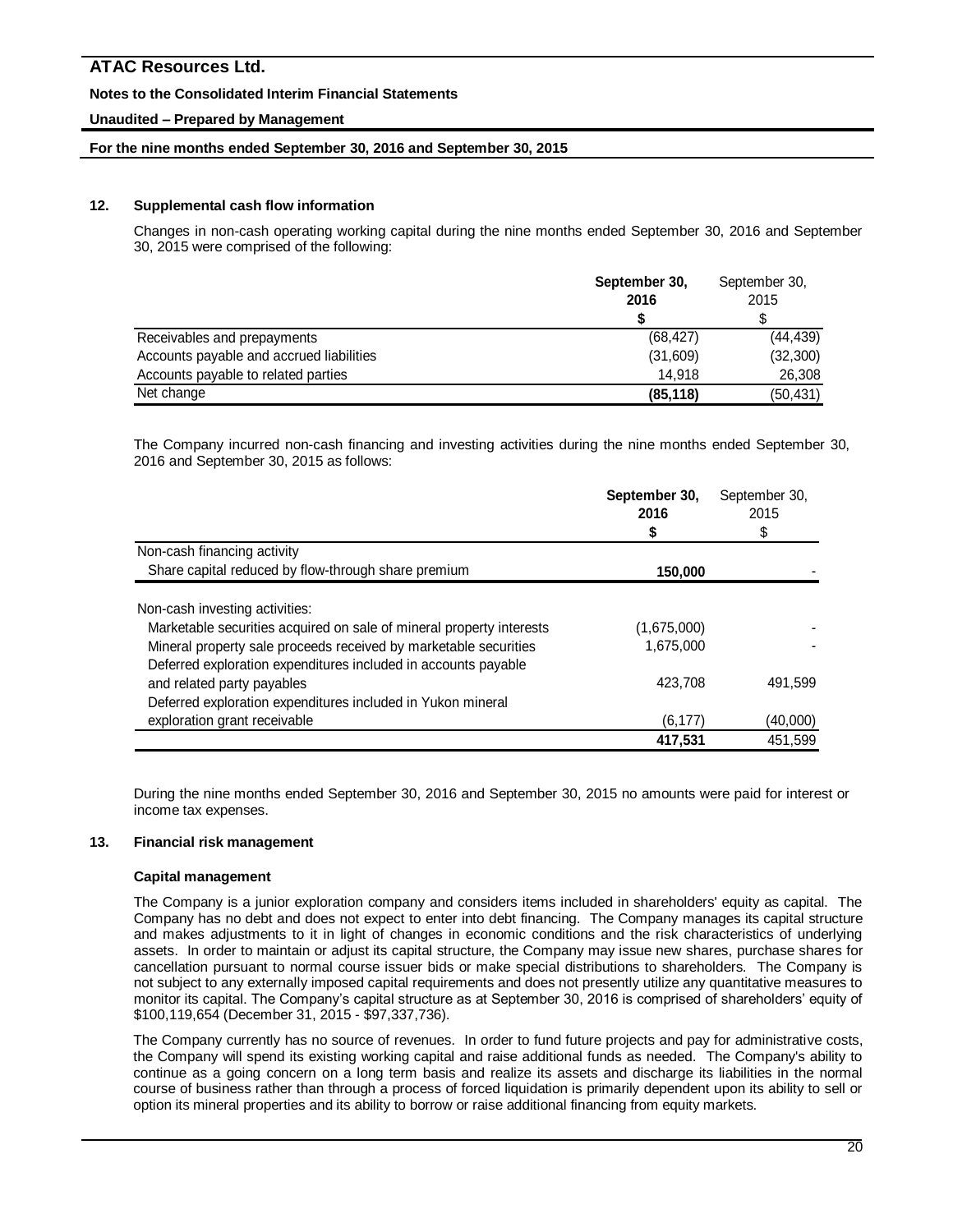# **Notes to the Consolidated Interim Financial Statements**

# **Unaudited – Prepared by Management**

## **For the nine months ended September 30, 2016 and September 30, 2015**

# **13. Financial risk management** (continued)

### **Financial instruments - fair value**

The Company's financial instruments consist of cash and cash equivalents, other receivables, marketable securities, accounts payable and accrued liabilities, and accounts payable to related parties.

The carrying value of accounts payable and accrued liabilities and accounts payable to related parties approximated their fair value because of the short-term nature of these instruments.

Financial instruments measured at fair value on the statement of financial position are summarized into the following fair value hierarchy levels:

- Level 1: quoted prices (unadjusted) in active markets for identical assets or liabilities.
- Level 2: inputs other than quoted prices included within Level 1 that are observable for the asset or liability, either directly (i.e. as prices) or indirectly (i.e. derived from prices).
- Level 3: inputs for the asset or liability that are not based on observable market data (unobservable inputs).

|                           | Level 1    | Level 2 | Level 3 | Total      |
|---------------------------|------------|---------|---------|------------|
| September 30, 2016        |            |         |         |            |
| Cash and cash equivalents | 15,410,660 |         |         | 15,410,660 |
| Marketable securities     | 882,421    | 287,383 |         | 1,169,805  |
|                           | 16,293,081 | 287,383 |         | 16,580,465 |
| December 31, 2015         |            |         |         |            |
| Cash and cash equivalents | 15,938,120 |         |         | 15,938,120 |
| Marketable securities     | 59,302     |         |         | 59,303     |
|                           | 15,997,422 |         |         | 15,997,423 |

### **Financial instruments - risk**

The Company's financial instruments are exposed to certain financial risks, including credit risk, interest rate risk, market risk, and liquidity risk.

# **(a) Credit risk**

The Company is exposed to credit risk by holding cash and cash equivalents. This risk is minimized by holding the funds in Canadian banks and credit unions or with Canadian governments. The Company has minimal accounts receivable exposure, and its various refundable credits are due from Canadian governments.

#### **(b) Interest rate risk**

The Company is exposed to interest rate risk because of fluctuating interest rates. Fluctuations in market rates do not have a significant impact on the Company's operations due to the short term to maturity and no penalty cashable feature of its cash equivalents. For the nine months ended September 30, 2016 every 1% fluctuation in interest rates up or down would have impacted income (loss) for the period, up or down, by approximately \$115,000 (2015 - \$124,000) before income taxes.

#### **(c) Market risk**

The Company is exposed to market risk because of the fluctuating values of its publicly traded marketable securities. The Company has no control over these fluctuations and does not hedge its investments. Based on the September 30, 2016 value of marketable securities every 10% increase or decrease in the share prices of these companies would have impacted income (loss) for the period, up or down, by approximately \$117,000 (2015 - \$5,500) before income taxes.